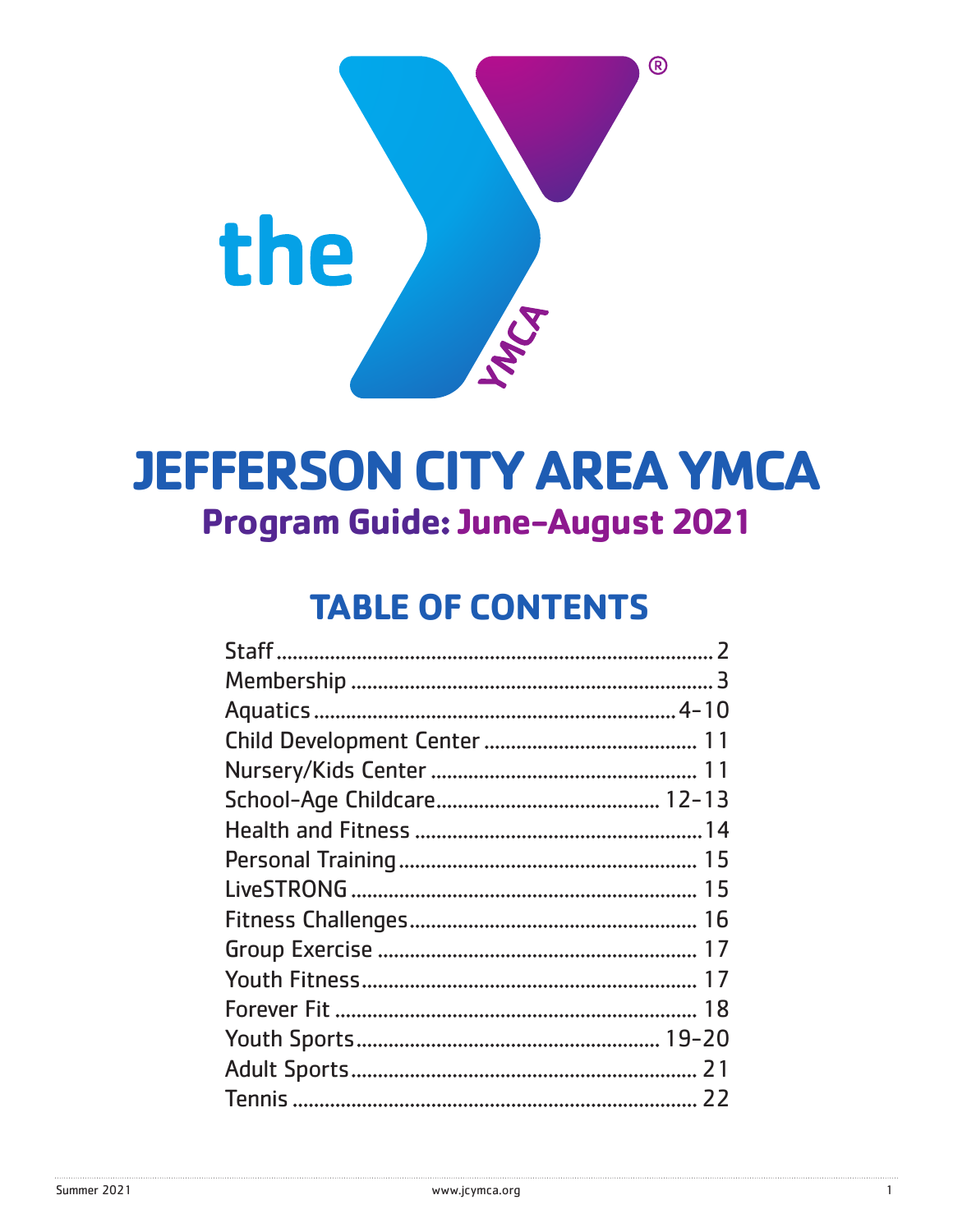# **JEFFERSON CITY AREA YMCA STAFF**

### **Administration**

### **Aquatics**

|--|

## **Childcare**

## **Fitness Centers**

## **Health & Fitness**

## **Information**

## **Membership**

### **Sports**

# **YMCA MISSION STATEMENT**

The Jefferson City Area YMCA is an association comprised of persons of all ages, ethnic groups and religious affiliations dedicated to putting Christian principles into practice through programs that build a healthy spirit, mind and body for all.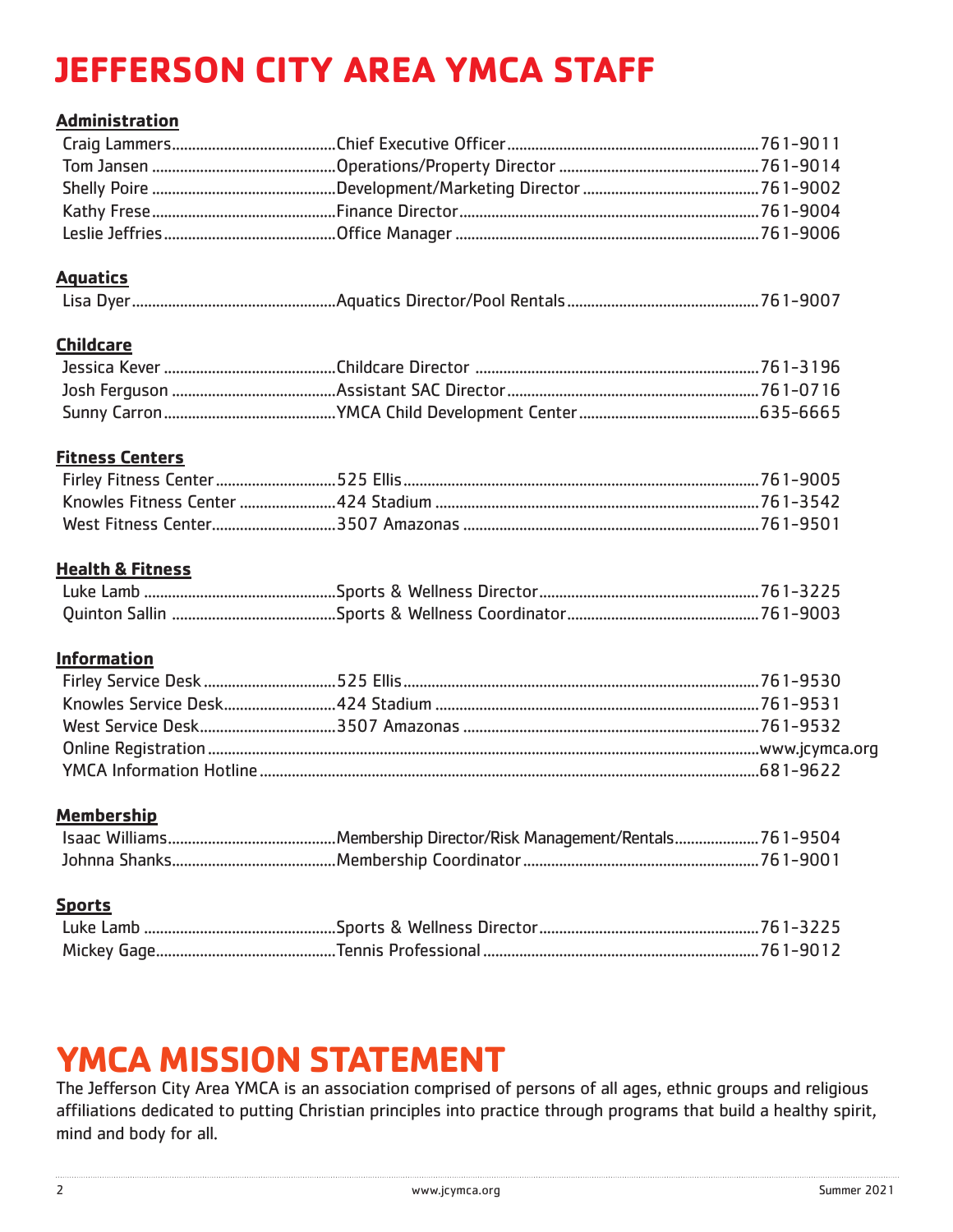# **MEMBERSHIP RATES**

| <b>Membership Type</b>      | <b>Monthly</b>    | Fee with 12-month                                | <b>Fee without</b> |
|-----------------------------|-------------------|--------------------------------------------------|--------------------|
|                             | <b>Bank Draft</b> | <b>Agreement</b>                                 | 12-month Agreement |
| <b>Youth/Young Adult</b>    | \$30              | \$0                                              | \$50               |
| <b>Adult</b>                | \$41              | \$0                                              | \$75               |
| <b>Single Parent Family</b> | \$41              | \$0                                              | \$75               |
| <b>Household</b>            | \$51              | \$0                                              | \$100              |
| <b>Household Add On</b>     | \$20/adult        | in addition to a \$51/month Household membership |                    |
| <b>Senior Adult</b>         | \$34              | \$0                                              | \$50               |
| <b>Senior Couple</b>        | \$41              | \$0                                              | \$75               |

# **MEMBERSHIP DESCRIPTIONS**

Youth/Young Adult: Defined as an individual between the ages of 13-23. (Individuals under the age of 13 must be accompanied by an adult with membership privileges.)

Adult: Defined as any individual 24 years of age or older.

Single Parent Family: Defined as a household with one parent. The membership includes family members as defined in the household membership.

Household: Two adult persons living in the same household and immediate family living within the same household. Immediate family may include the following individuals living in the same home/household: (i) children 23 years of age and younger living in the home; (ii) legal dependent; (iii) disabled family members living at home; and (iv) legal guardians. (Documentation and/or proof of residency may be required upon request.)

Household Add On: Up to two additional adults may be added onto a Household membership for \$20 per adult per month. Adult(s) added onto the membership must show proof of same residency. Proof of residency may be requested periodically.

Senior Adult: Defined as any individual person 62 years of age or older. (Members must complete a membership change form when qualifying for the reduced rate.)

Senior Couple: Defined as two adults, who are both 62 years of age or older. (Members must complete a membership change form when qualifying for the reduced rate.) (Verification may be required in the event of differing last names, residence, etc.)

# **FACILITY LOCATIONS AND HOURS**

**FIRLEY YMCA**

525 Ellis Boulevard Jefferson City, Missouri 65101 (573) 761-9530 Firley Y Hours: Monday-Friday: 4:30 a.m.-9 p.m. Saturday and Sunday: 6 a.m.-6 p.m.

### **KNOWLES YMCA**

424 Stadium Boulevard Jefferson City, Missouri 65101 (573) 761-9531 Knowles Y Hours: Monday-Friday: 5 a.m.-8 p.m. Saturday and Sunday: 6 a.m.-6 p.m. **WEST YMCA** 3507 Amazonas Jefferson City, Missouri 65109 (573) 761-9532 West Y Hours: Monday-Thursday: 4:30 a.m.-10 p.m. Friday: 4:30 a.m.-9 p.m. Saturday and Sunday: 6 a.m.-6 p.m.

**Holidays:** The YMCA is open every day of the year except Easter Sunday, Thanksgiving Day and Christmas Day.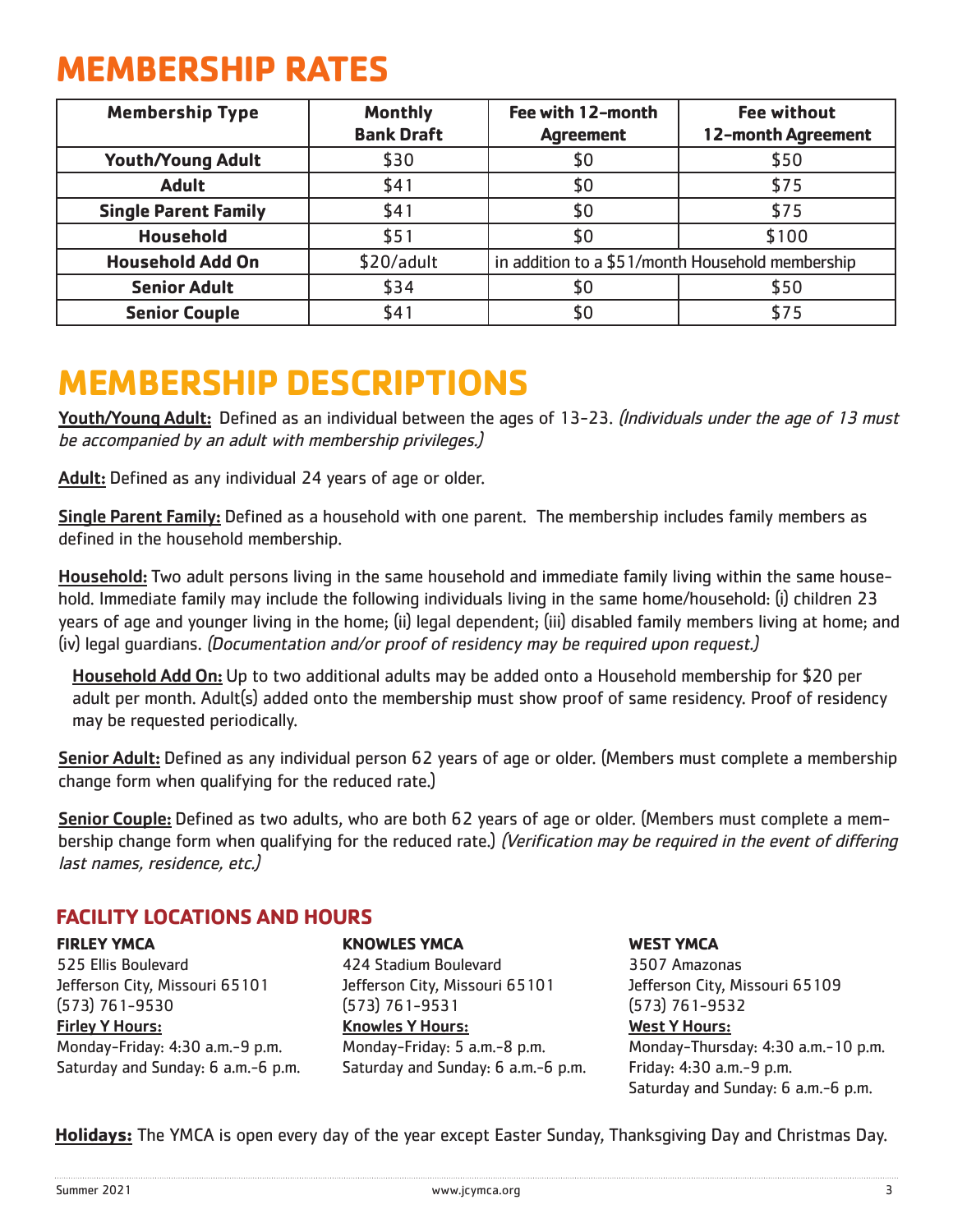# **AQUATICS**

Lisa Dyer / 761-9007 / ldyer@jcymca.org

# **SWIM LESSONS**

We are pleased to offer swimming lessons for every age and ability at the YMCA all year round. Swimming is a fundamental life skill which can be taught to anyone. YMCA lesson instructors encourage participants to put forth their best effort using a gentle, fun approach to make learning to swim a positive experience. Learning to swim takes time! Your swimmer may be asked to repeat a level. This is all part of the learn-to-swim process. We strive to keep the student to teacher ratio as low as possible, with class sizes limited to 6 students. Classes may be combined based upon enrollment. Students with special needs are very welcome to participate. Please let us know how we can accommodate. Lessons missed due to weather are always rescheduled and made up. Lessons are held at Knowles YMCA, where we have warmer water for the comfort of our younger swimmers.

## **5 YEARS AND UNDER**

### **STAGE A WATER DISCOVERY** – \$42 Y-member/\$84 non-member

The youngest swimmers ages 6 months to 3 years can enjoy the water with their parent or caregiver. Swimmers will learn to acclimate to the water, enjoy a wonderful sensory experience, spend a cheerful morning splashing, playing and socializing with their new pool pals. The adults will learn how to guide their children to become swimmers as they grow.

### **Evenings**

|                               | • June 1-24 Tuesday and Thursday 4:30-5:10 p.m.            |
|-------------------------------|------------------------------------------------------------|
|                               | • July 6-29     Tuesday and Thursday        5:15-5:55 p.m. |
|                               | •August 3-26 Tuesday and Thursday 5:15-5:55 p.m.           |
| Location: Knowles Indoor Pool |                                                            |

### Daytime

|                               | • June 1-11  Monday-Thursday 9:30-10:10 a.m.  |  |
|-------------------------------|-----------------------------------------------|--|
|                               |                                               |  |
|                               |                                               |  |
|                               | •July 19-30  Monday-Thursday  9:30-10:10 a.m. |  |
|                               |                                               |  |
| Location: Knowles Indoor Pool |                                               |  |

### Saturdays

•June 5-July 24........... Saturday............................................... 9:30-10:10 a.m. Location: Knowles Indoor Pool except classes on 6/19 held at Firley Outdoor Pool, same time.

### **STAGE B WATER EXPLORATION** – \$42 Y-member/\$84 non-member

This class is designed to guide swimmers ages 2-4 who are continuing on their swim journey with a parent or caregiver in the water. Swimmers will learn to blow bubbles, float with help, and some fundamental water safety skills.

#### Evenings

•June 1-24................... Tuesday and Thursday 4:30-5:10 p.m. •July 6-29.................... Tuesday and Thursday 5:15-5:55 p.m. •August 3-26.............. Tuesday and Thursday 5:15-5:55 p.m. Location: Knowles Indoor Pool

### Daytime

|                               | •June 1-11 Monday-Thursday9:30-10:10 a.m.              |  |
|-------------------------------|--------------------------------------------------------|--|
|                               | • June 14-25    Monday-Thursday        9:30-10:10 a.m. |  |
|                               | •July 5-16 Monday-Thursday9:30-10:10 a.m.              |  |
|                               | •July 19-30  Monday-Thursday 9:30-10:10 a.m.           |  |
|                               | •August 2-13  Monday-Thursday 9:30-10:10 a.m.          |  |
| Location: Knowles Indoor Pool |                                                        |  |

#### **Saturdavs**

•June 5-July 24........... Saturday............................................... 9:30-10:10 a.m. Location: Knowles Indoor Pool except classes on 6/19 held at Firley Outdoor Pool, same time.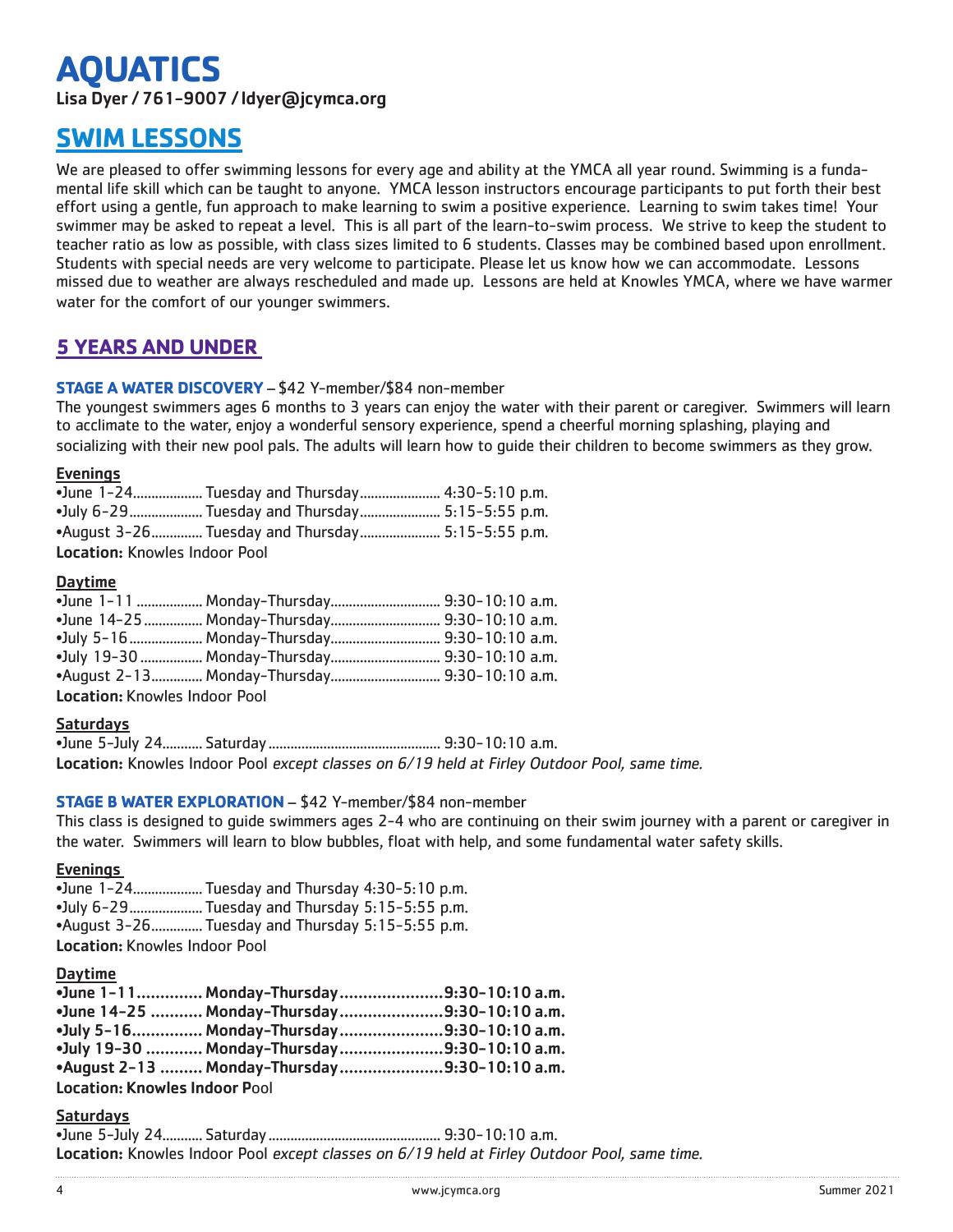### **STAGE 1 WATER ACCLIMATION** – \$42 Y-member/\$84 non-member

For 3-5 year olds, this class is for kids learning to push off and glide to their teacher, float with assistance, jump in and get back to the wall, and learn how fun swimming is!

### **Evenings**

|                                      | • June 1-24 Tuesday and Thursday 4:30-5:10 p.m.  |  |
|--------------------------------------|--------------------------------------------------|--|
|                                      | •June 1-24 Tuesday and Thursday 5:15-5:55 p.m.   |  |
|                                      | •July 6-29 Tuesday and Thursday 4:30-5:10 p.m.   |  |
|                                      | •July 6-29 Tuesday and Thursday 5:15-5:55 p.m.   |  |
|                                      | •August 3-26 Tuesday and Thursday 5:15-5:55 p.m. |  |
| <b>Location: Knowles Indoor Pool</b> |                                                  |  |

### Daytime

|                                      | •June 1-11  Monday-Thursday  9:30-10:10 a.m.   |
|--------------------------------------|------------------------------------------------|
|                                      | •June 1-11  Monday-Thursday  10:15-10:55 a.m.  |
|                                      | •June 14-25  Monday-Thursday  9:30-10:10 a.m.  |
|                                      | •June 14-25  Monday-Thursday  10:15-10:55 a.m. |
|                                      | •July 5-16  Monday-Thursday  9:30-10:10 a.m.   |
|                                      | •July 5-16  Monday-Thursday  10:15-10:55 a.m.  |
|                                      | •July 19-30  Monday-Thursday  9:30-10:10 a.m.  |
|                                      | •July 19-30  Monday-Thursday  10:15-10:55 a.m. |
|                                      | •August 2-13 Monday-Thursday 9:30-10:10 a.m.   |
| <b>Location: Knowles Indoor Pool</b> |                                                |

### **Saturdays**

|  | Location: Knowles Indoor Pool except classes on 6/19 held at Firley Outdoor Pool, same time. |
|--|----------------------------------------------------------------------------------------------|

### **STAGE 2-3 WATER MOVEMENT AND STAMINA** – \$42 Y-member/\$84 non-member

The swimming journey continues for 3-5 year olds with swimming longer distances, integrating arm and leg movements with floating and continued emphasis on water safety.

### **Evenings**

|                                      | • June 1-24 Tuesday and Thursday 4:30-5:10 p.m.            |  |
|--------------------------------------|------------------------------------------------------------|--|
|                                      | • July 6-29     Tuesday and Thursday        4:30-5:10 p.m. |  |
|                                      | • August 3-26  Tuesday and Thursday  4:30-5:15 p.m.        |  |
| <b>Location: Knowles Indoor Pool</b> |                                                            |  |

### Daytime

|                                      | •July 5-16  Monday-Thursday 9:30-10:10 a.m.   |  |
|--------------------------------------|-----------------------------------------------|--|
|                                      | •July 19-30  Monday-Thursday  9:30-10:10 a.m. |  |
|                                      |                                               |  |
| <b>Location: Knowles Indoor Pool</b> |                                               |  |

#### Saturdays

| Location: Knowles Indoor Pool except classes on 6/19 held at Firley Outdoor Pool, same time. |
|----------------------------------------------------------------------------------------------|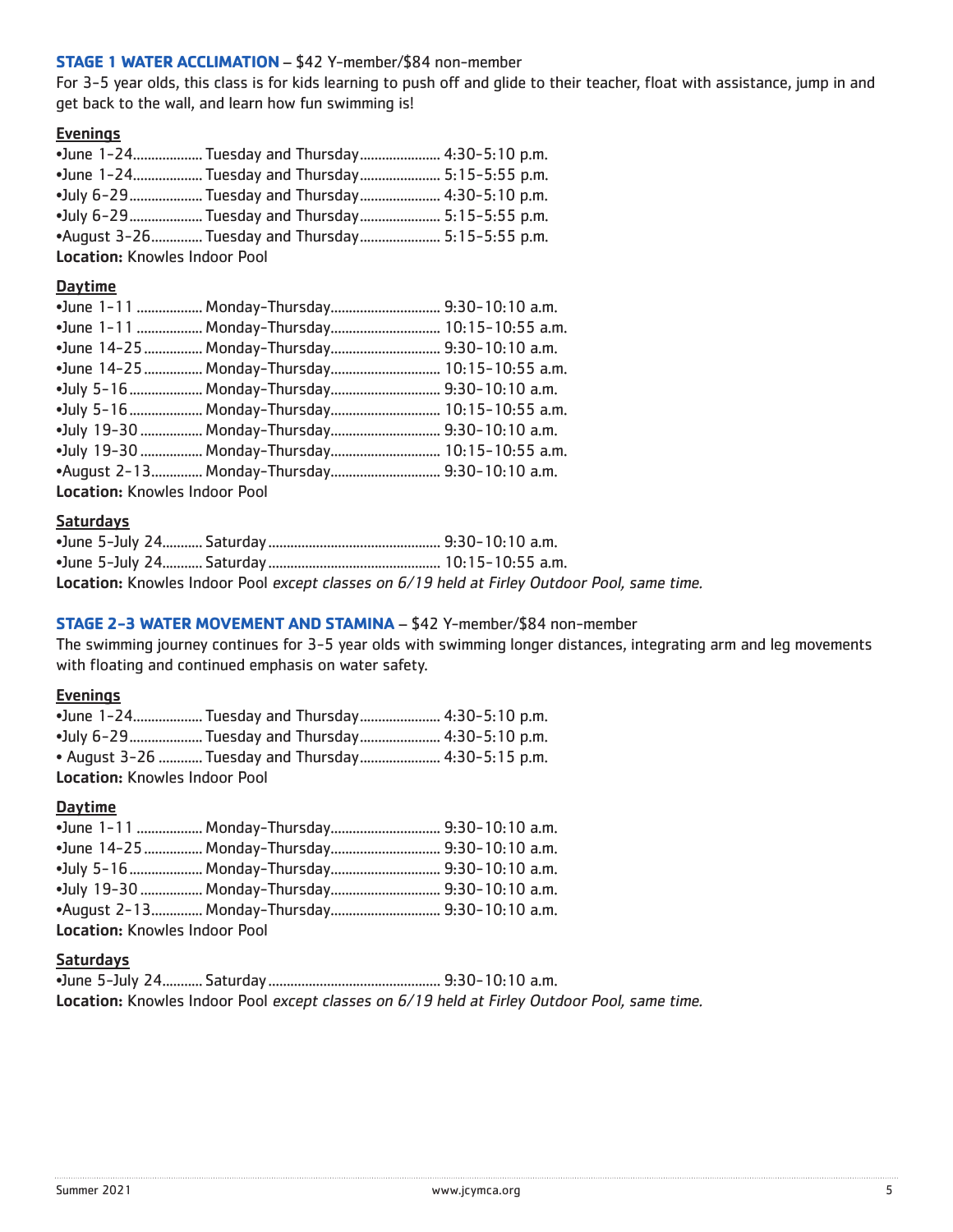# **6-12 YEARS**

### **STAGES 1-2 WATER ACCLIMATION AND MOVEMENT** – \$42 Y-member; \$84 non-member

This class is for 6-12 year olds who enjoy the water, but may be lacking confidence in their swimming skills. Floating on fronts and backs, increasing comfort below the water surface, and beginning to swim with support as needed are all part of this class.

### **Evenings**

•June 1-24 - Tuesday and Thursday - 5:15-5:55 p.m. •July 6-29 - Tuesday and Thursday - 5:15-5:55 p.m. •August 3-26 - Tuesday and Thursday - 5:15-5:55 p.m. Location: Knowles Indoor Pool

### Daytime

|                               | •June 1-11  Monday-Thursday 10:15-10:55 a.m.           |  |
|-------------------------------|--------------------------------------------------------|--|
|                               | •June 14-25  Monday-Thursday  10:15-10:55 a.m.         |  |
|                               |                                                        |  |
|                               | •July 19-30  Monday-Thursday  10:15-10:55 a.m.         |  |
|                               | • August 2-13  m Monday-Thursday  m m 30:15-10:55 a.m. |  |
| Location: Knowles Indoor Pool |                                                        |  |

#### Saturdays

•June 5-July 24........... Saturday............................................... 10:15-10:55 a.m. Location: Knowles Indoor Pool except classes on 6/19 held at Firley Outdoor Pool, same time.

### **STAGE 3 WATER STAMINA** – \$42 Y-member; \$84 non-member

The swimming journey continues for 6-12 year olds with swimming longer distances, integrating arm and leg movements with floating and continued emphasis on water safety.

### **Evenings**

|  | • June 1-24 Tuesday and Thursday 5:15-5:55 p.m.  |
|--|--------------------------------------------------|
|  | • July 6-29 Tuesday and Thursday 5:15-5:55 p.m.  |
|  | •August 3-26 Tuesday and Thursday 5:15-5:55 p.m. |

### **Daytime**

|                                      | •June 14-25  Monday-Thursday  10:15-10:55 a.m. |  |  |
|--------------------------------------|------------------------------------------------|--|--|
|                                      |                                                |  |  |
|                                      | •July 19-30  Monday-Thursday  10:15-10:55 a.m. |  |  |
|                                      | •August 2-13 Monday-Thursday 10:15-10:55 a.m.  |  |  |
| <b>Location: Knowles Indoor Pool</b> |                                                |  |  |

### **Saturdays**

•June 5-July 24........... Saturday............................................... 10:10-10:55 a.m. Location: Knowles Indoor Pool except classes on 6/19 held at Firley Outdoor Pool, same time.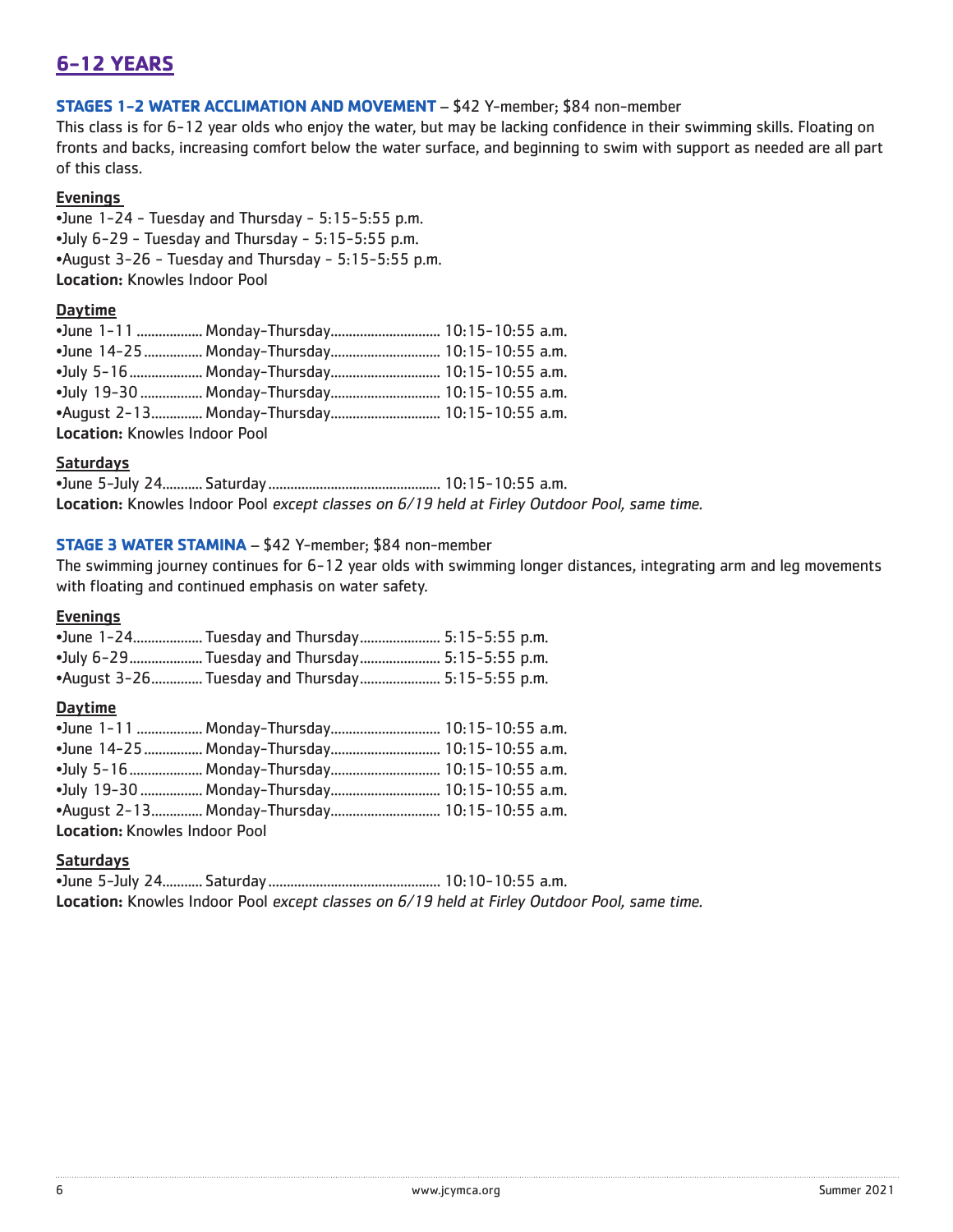### **STAGE 4 STROKE INTRODUCTION** – \$42 Y-member; \$84 non-member

In this stage, 6-12 year old swimmers learn the freestyle, backstroke, elementary backstroke and learn to tread water.

### Evenings

|                                      | •June 1-24 Tuesday and Thursday 5:15-5:55 p.m.   |  |  |
|--------------------------------------|--------------------------------------------------|--|--|
|                                      | •July 6-29 Tuesday and Thursday 5:15-5:55 p.m.   |  |  |
|                                      | •August 3-26 Tuesday and Thursday 5:15-5:55 p.m. |  |  |
| <b>Location: Knowles Indoor Pool</b> |                                                  |  |  |

#### Daytime

|                                      | • June 1-11 Monday-Thursday  10:15-10:55 a.m. |  |
|--------------------------------------|-----------------------------------------------|--|
|                                      | •June 14-25 Monday-Thursday  10:15-10:55 a.m. |  |
|                                      | •July 5-16 Monday-Thursday  10:15-10:55 a.m.  |  |
|                                      | •July 19-30 Monday-Thursday  10:15-10:55 a.m. |  |
|                                      |                                               |  |
| <b>Location:</b> Knowles Indoor Pool |                                               |  |

### Saturdays

•June 5-July 24........... Saturday............................................... 10:15-10:55 a.m. Location: Knowles Indoor Pool except classes on 6/19 held at Firley Outdoor Pool, same time.

#### **STAGE 5 AND 6 STROKE DEVELOPMENT AND MECHANICS** – \$42 Y-member; \$84 non-member

In this final level, 6-12 year olds learn the breaststroke, butterfly, and flip turns. Swimming endurance is also increased.

#### **Evenings**

|                                      | • June 1-24 Tuesday and Thursday 5:15-5:55 p.m.            |  |
|--------------------------------------|------------------------------------------------------------|--|
|                                      | • July 6-29     Tuesday and Thursday        5:15-5:55 p.m. |  |
|                                      | •August 3-26 Tuesday and Thursday 5:15-5:55 p.m.           |  |
| <b>Location: Knowles Indoor Pool</b> |                                                            |  |

#### Daytime

|                                 | •June 1-11  Monday-Thursday 10:15-10:55 a.m.   |  |  |
|---------------------------------|------------------------------------------------|--|--|
|                                 |                                                |  |  |
|                                 | •July 6-16  Monday-Thursday  10:15-10:55 a.m.  |  |  |
|                                 | •July 19-30  Monday-Thursday  10:15-10:55 a.m. |  |  |
| Leestien : Kneuder lieders Deel |                                                |  |  |

Location: Knowles Indoor Pool

#### Saturdays

•June 5-July 24........... Saturday............................................... 10:15-10:55 a.m. Location: Knowles Indoor Pool except classes on 6/19 held at Firley Outdoor Pool, same time.

### **OTHER LESSONS**

#### **HIGH SCHOOL AND ADULT LESSONS** – \$42 Y-member; \$84 non-member

It's never too late to learn to swim! Our classes are taught by adults who understand this and will work with you. Give yourself the gift of learning to swim in 2021!

•June 5-July 24........... Saturday............................................... 11-11:40 a.m.

Location: Knowles Indoor Pool except classes on 6/19 held at Firley Outdoor Pool, same time.

#### **T.O.W. TERRIFIED OF WATER** – \$42 Y-member; \$84 non-member

This class is designed for adults and teens who have intense water fear. The classes will progress gradually and participants will work within their comfort range.

•June 5-July 24........... Saturday............................................... 11-11:40 a.m.

Location: Knowles Indoor Pool except classes on 6/19 held at Firley Outdoor Pool, same time.

**PRIVATE LESSONS.** Private/Semi-Private lessons are a perfect option for those with busy schedules special needs or circumstances. Those who need to reach a specific swimming goal, such as a scout badge, can achieve it! These are also a viable options for those with intense water fear. Contact Lisa Dyer at 573-761-9007 to get started! Lessons are scheduled at a mutually agreeable time.

Fees: Six Private 30-minute lessons: \$125 Y-member; \$185 Non-member Six Semi-Private 40-minute lessons: \$150 Y-member; \$210 Non-member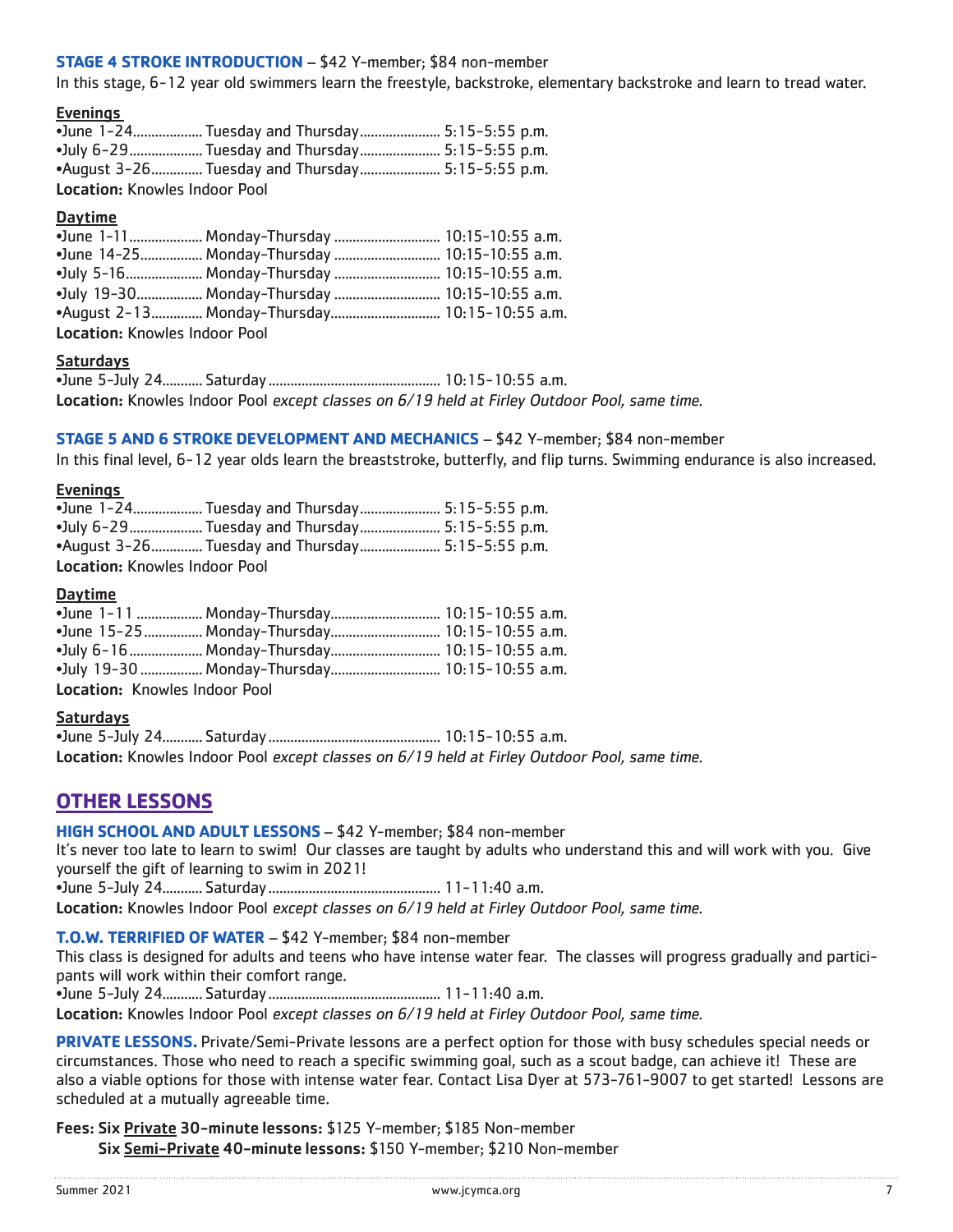# **AQUA CAMPS**

### **JUNIOR GUARD CAMP** – Ages 12-15 – \$25Y-member; \$50 non-member

Learn some basic lifeguard rescues, water safety and even some swim instruction tips. Junior Guards will then be eligible to volunteer around the pool as their schedules allow.

Day: Friday, May 21

Time: 9 a.m.-4 p.m.

Place: Knowles Indoor Pool-424 Stadium

### **GO FOR THE GOLD AQUA CAMP** – Ages 6-12 – \$100 Y-member; \$150 non-member

Let's learn to swim like Olympians here in Jefferson City! Go for the Gold Aqua Camp will make every swimmer feel like an Olympic Champ! Each day at camp will feature swimming instruction, water games, cool pool crafts and water safety. Bring a light snack and towel. Limit 15.

Days: June 28-July 2 Time: 9:30-11:30 a.m. Place: Knowles Indoor Pool-424 Stadium

### **'CUDA CAMP** – Ages 6 and up – \$30 Y-member; \$60 non-member

This is a perfect opportunity for a swimmer who wants to get ready to join the Barracudas Swim Team! Meet current swim team members and coaches, learn the strokes, become a stronger and safer swimmer, and find out what being a 'Cuda is all about! Limit 20.

Days: August 2, 4, 9, 11, 16, 18 Time: 5-6 p.m. Place: Knowles Indoor Pool-424 Stadium

### **GO FISH AQUA CAMP** – Ages 6-12 – \$100 Y-member; \$150 non-member

Learn to swim like a dolphin, shark, mermaid or even a barracuda! Before school starts, there's still time to squeeze in one more week of swimming fun! Each day at camp will feature swimming instruction, water games, cool pool crafts and water safety. Bring a light snack and towel. Limit 15.

Days: August 16-20

Time: 9:30am-11:30 a.m.

Place: Firley Outdoor Pool-525 Ellis Blvd.

# **SPECIAL EVENTS**

### **DAD'S DAY DIVE**

**June 20, 2021** – Spend Father's Day with your family at the YMCA! The Firley outdoor pool will have some special refreshments for Dads, plus some fun events each hour! Which Dad has the best Cannonball? Which dad and kid(s) will triumph in the dad/kid relay? Special DADications all day long, will make this a relaxing and memorable day for your whole family.

### **PATRIOTIC POOL PARTY**

**July 3, 2021** – Hey USA Swimmers! Come swim at the Firley Outdoor Pool on July 3, 2021 from 1-5 p.m. Special USA music, fun lifeguard contests, all American money dive, and a pool parade will make this a fun day!.

### **SHARK WEEK**

**July 5-9, 2021** – Join us for Jawsome events each day at Firley outdoor pool from 2-3pm!

- •Shark games and relays for families and shark music!
- •Shark Safety School where little fish learn to swim more safely!
- •Safety Tips from Mark the Shark, our own YMCA Safety Shark!
- •Learn about Sharks!

### Don't miss YMCA Shark Week Survivor and Customer Appreciation pool and pizza party!

**Friday July 9, 6-8 p.m.** (pizza at 6) – Free for members and their guests, donations accepted for YMCA Learn to swim scholarships.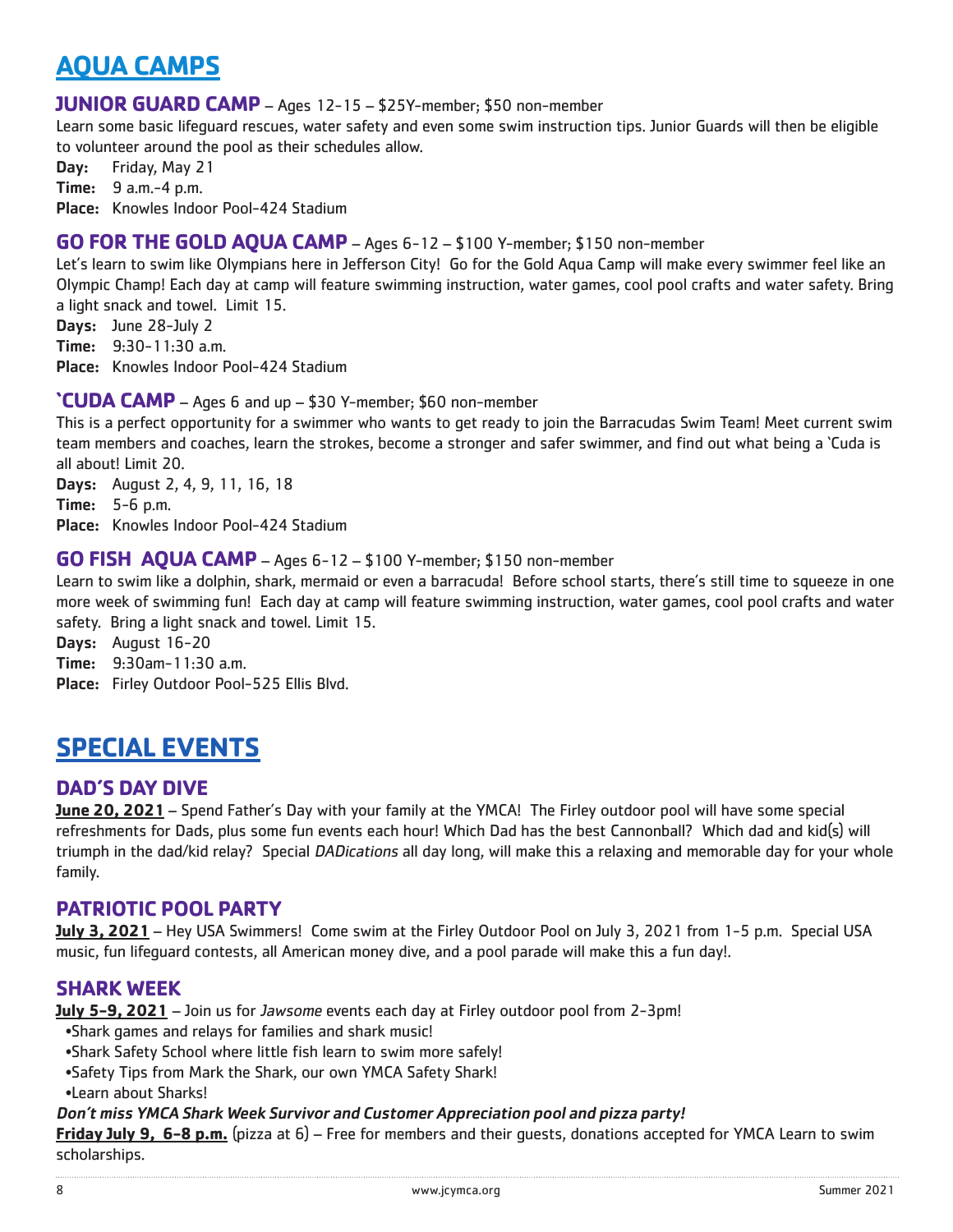## **NATIONAL ICE CREAM DAY**

**July 18, 2021** – is National Ice Cream Day, a holiday not to be missed! We will have ice cream treats on hand for hungry swimmers from 2-4 p.m. at the Firley outdoor pool.

# **SWIM TEAM Practices start May 4!**

## **JCAY BARRACUDA SWIM TEAM (Ages 7-21)**

Be a Barracuda! This team has a proud, 40 year tradition here in Jefferson City. Barracudas learn all four competitive strokes, diving off the blocks, competitive swim turns and lots more. Swimmers receive an excellent workout each day from coaches who care! Every swimmer is a winner on the Barracudas with no bench warmers! Everyone who makes the team, is part of the team!! Practices are held each day, but swimmers attend only as many as their schedules allow. The Barracudas participate in swim competitions around the area. Swimmers select which meets they will attend as well. The team has two seasons, a fall-spring season, and a summer season. However, swimmers can join anytime! Families with more than one Barracuda are eligible for a discount. YMCA membership is required.

Try Out Criteria: If your swimmer can swim one length of the pool doing the crawl (freestyle) with some side breathing, and one length of the pool on their back, contact us to schedule a try out! For more information, see us on the web at www.jc-barracudas.com. Tryouts held May 4-14 at practice.

For More Information: Contact Lisa Dyer at 573.761.9007 / lisad@jcymca.org or Don Eisinger at JCAY@Live.com.

# **LIFEGUARD CERTIFICATION CLASS**

Must be 15 years old and pass a swim test on the first day of class. Lifeguard candidates must attend all class sessions. Bring a sack lunch, swim suit and towel each day. The YMCA hires applicants ages16 and up. Upon successful completion American Red Cross Certificate is valid for two years. This includes Lifeguard, First Aid/AED and CPR.

Days/Times: Thursday, May 20 - 6-8 p.m.

 Friday, May 21 - 9 a.m.-4 p.m. Saturday, May 22 - 9 a.m. -4 p.m. Sunday, May 23 - 1-4 p.m.

Fee: FREE for those who apply and will work at the YMCA \$150 Y-members; \$225 for Non-members who will work at other pools

# **PAT GLADBACH SCHOLARSHIP**

The Pat Gladbach scholarship was created to help finance swimming lessons families for deserving families. Pat has been a treasured swim instructor and a water aerobics instructor for more than 35 years at the Jefferson City Area YMCA. She has taught thousands of people of all ages to swim and exercise in the water and continues to share her expertise in aquatics today. This scholarship, in her name, ensures that even more young people will learn to swim in the future. The scholarship application is on-line at www.jcymca.org or pick up a copy at the Knowles YMCA at 424 Stadium.

Make a Donation: For those wishing to contribute, please contact Lisa Dyer, Aquatics Director, at 573.761.9007.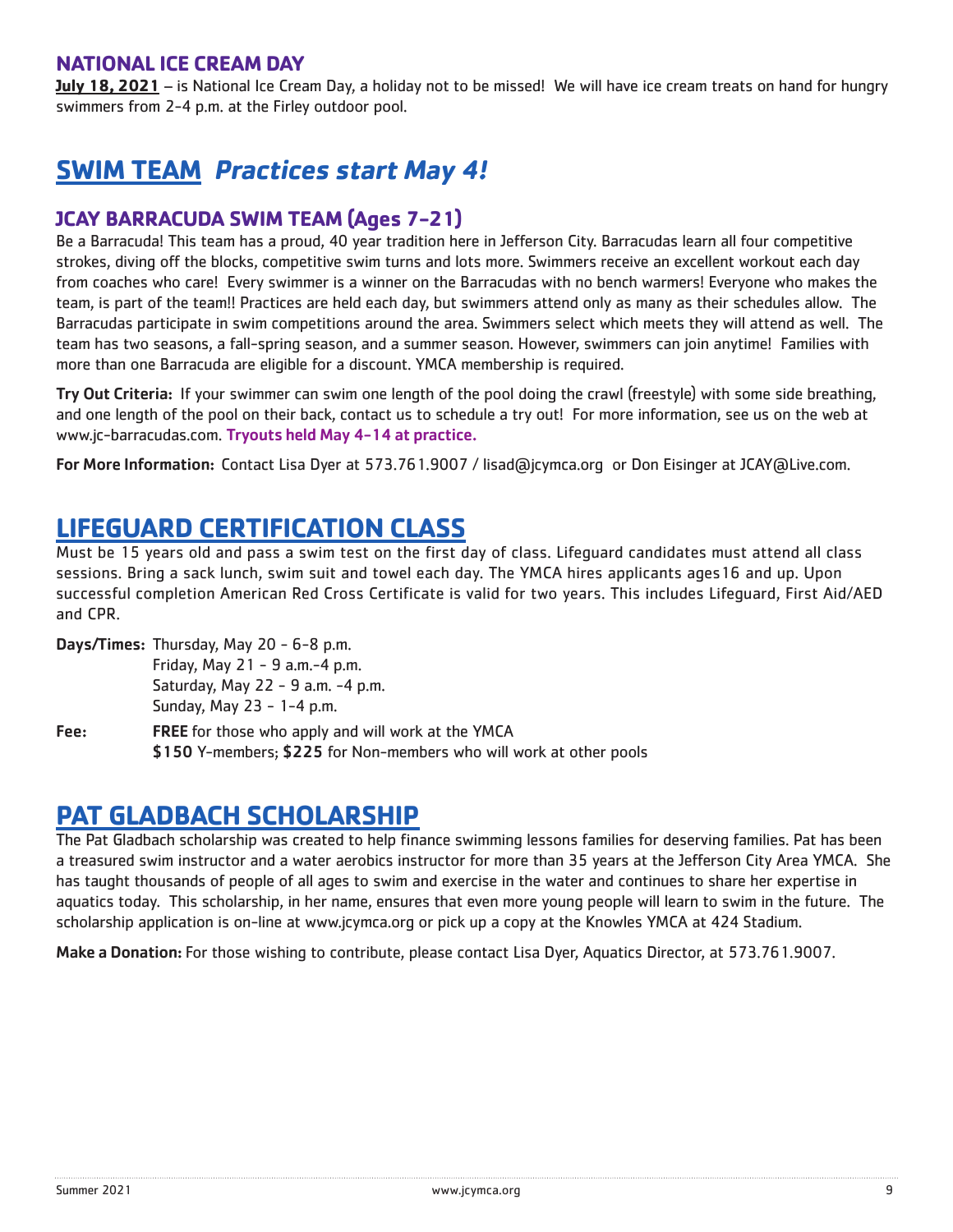# **WATER FITNESS**

Sessions run every month, participants must register by the 10th of each month; after that date an additional late fee (\$2.50) will be charged to the monthly fee. For more information, contact Lisa at 761.9007 or ldyer@jcymca.org.

Sessions: Monthly

Place: Knowles Indoor Pool, 424 Stadium or Firley Outdoor Pool, 525 Ellis Blvd.

Aqua Aerobics T/TH @ 8:30 a.m. \$20 Y-member/\$30 Non-member Knowles Indoor Pool Join this lively morning class to increase your strength, endurance, and flexibility. Enjoy the water's buoyancy and resistance throughout this low-impact aerobic workout. \*New participants encouraged to arrive 10 minutes before start time for orientation.

NEW Aqua Kick T/TH @ 11:15 a.m. \$20 Y-member/\$30 Non-member Firley Outdoor Pool Come join in a fun and intense shallow water workout. Aqua Kick will combine music, aqua dumbbells, aqua kickboxing bags, and a variety of exercises for a fun, cardio, stress- relieving workout. Aqua swim gloves and water shoes are recommended but not required.

Aqua Zumba M/W @ 6 p.m. \$20 Y-member/\$30 Non-member Firley Outdoor Pool Brings new meaning to the idea of invigorating workout. It combines South America Zumba rythym and dance steps with a pool party. It offers a fun but challenging, water based, body toning workout. So, liven up your work week with some Latin fever.

Cardio H2O M/W @ 7:15 a.m. \$20 Y-member/\$30 Non-member Knowles Indoor Pool This class is a combination of deep water exercises (a buoyance belt is needed) in the deep and resistance work in the shallow end. This is a total body workout for those who are comfortable in the pool. A great way to start your day!

### Deep Water **M/W @ 6 p.m.** \$20 Y-member/\$30 Non-member Firley Outdoor Pool T/TH @ 6 p.m. \$20 Y-member/\$30 Non-member Firley Outdoor Pool Come experience this invigorating class to increase your sense of well-being through muscle toning, calorie burning

cardio, and friendly camaraderie. While suspended in the deep water with your buoyancy belt, you perform virtually any activity in the water that you do on land (and more!)

Mid-Day Aqua Motion M/W@ 11:15 a.m. \$20 Y-member/\$30 Non-member Firley Outdoor Pool Enjoy some sunshine and water aerobics! Instructor Dorothy will dish out a tough workout, but each participant can make it as challenging as they want!

### Silver Sneakers Splash T/TH @ 7:15 a.m. \$20 Y-member/\$30 Non-member Knowles Indoor Pool (Open to all members)

Join certified Silver Sneakers instructor, Kathy Deeken, in this invigorating morning workout! This class is shallow water based and packed with lots of variety, fun music and a positive start to your day. Silver Sneakers and Renew Active eligible.

Swimnastics M/W/F @ 8:30 a.m. \$20 Y-member/\$30 Non-member Knowles Indoor Pool Fun water exercise with low-moderate intensity. Lots of muscle toning with an

assortment of water equipment. \*New participants encouraged to arrive 10 minutes before start time for orientation.

### Water Works **T/TH @ 6 p.m.** \$20 Y-member/\$30 Non-member Firley Outdoor Pool

A class for any fitness level. Enjoy aerobic exercise with little join impact. Improves the cardiovascular system while strengthening muscles. Great fun in the water!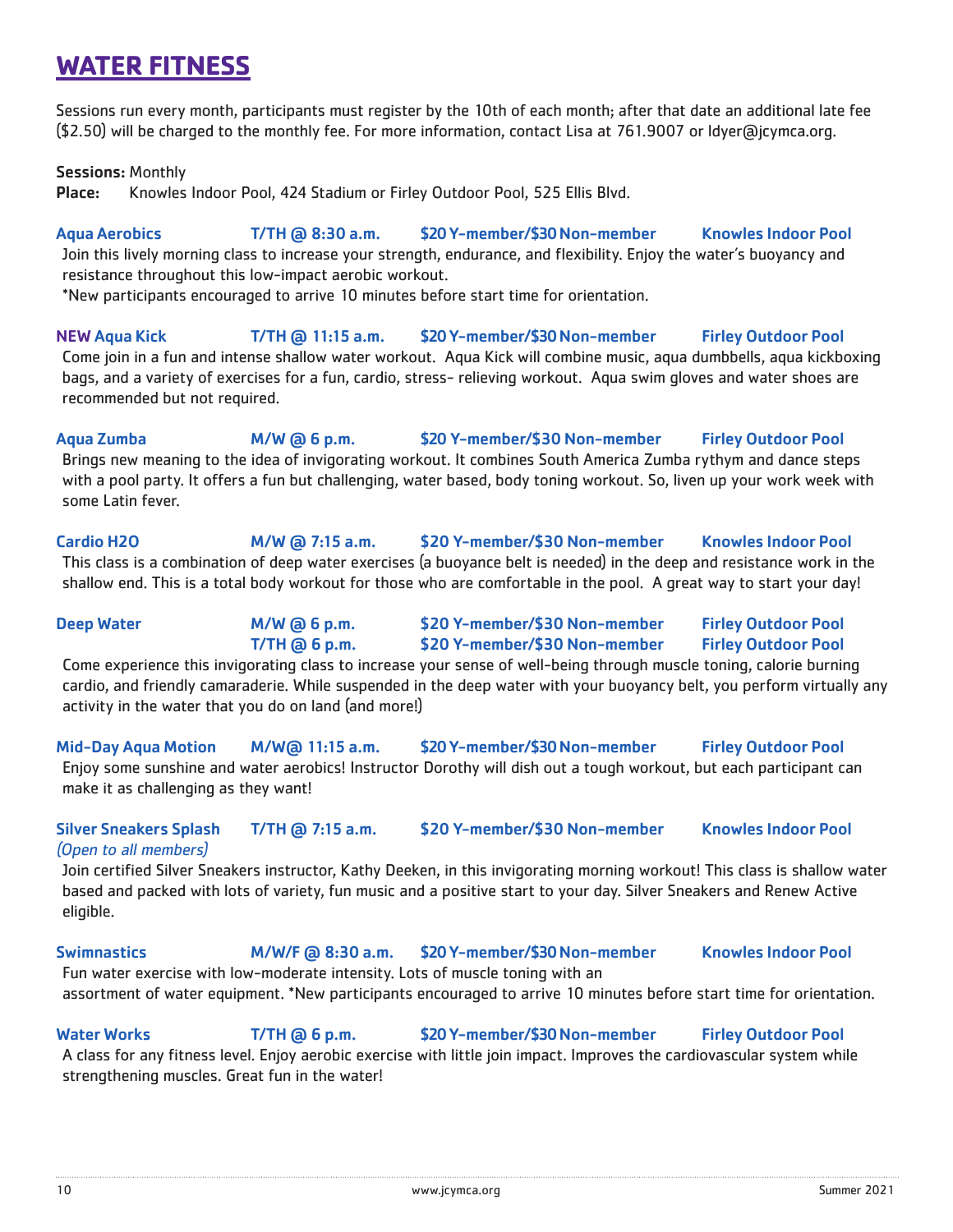# **CHILD DEVELOPMENT CENTER**

### Sunny Carron / 635-6665 / scarron@jcymca.org

The YMCA Child Development Center is located at 603 Ellis Blvd. and educates and nurtures more than 125 Newborns to Pre-Kindergarteners between the hours of 6:45 a.m. and 5:45 p.m., Monday-Friday. For more information, visit www.jcymca.org or call 635-6665.

| <b>RATES</b>    | Y-member | Non-member |
|-----------------|----------|------------|
| 6 weeks-2 years | \$780    | \$825      |
| 2 years         | \$650    | \$695      |
| $3-5$ years     | \$565    | \$630      |

# **NURSERY & KIDS CENTER SERVICES**

### Josh Ferguson / 761-0716 / jferguson@jcymca.org

The YMCA provides free child care for our members at our three locations.

### **NURSERY SERVICES**

### (3 months-Pre-K)

Nursery services are available at all three YMCA's while parents enjoy the facilities. Two hour limit applies. Please note the nursery is for children 3 months to school entry. Children in the school-age population are welcome in the Kids Center. Nursery staff reserve the right to limit the number of children due to ages of children in care, the number of staff on site, and the number of children in the nursery.

| <b>FIRLEY NURSERY HOURS - 525 Ellis Blvd.</b> |  |  |  |  |
|-----------------------------------------------|--|--|--|--|
|-----------------------------------------------|--|--|--|--|

Monday-Friday:........................ 8 a.m.-11:30 p.m.

Saturday:.................................... 8 a.m.-12 p.m.

| <b>KNOWLES NURSERY HOURS - 424 Stadium</b> |  |
|--------------------------------------------|--|
| Monday-Friday:  8 a.m.-11:30 p.m.          |  |
| Monday-Thursday:  4-8 p.m.                 |  |
|                                            |  |

### WEST NURSERY HOURS - 3507 Amazonas

|                               | Monday-Friday:  8 a.m.-11:30 p.m. |
|-------------------------------|-----------------------------------|
| Monday-Thursday:  4:30-8 p.m. |                                   |
|                               |                                   |

### **KIDS CENTER SERVICES**

#### Kindergarten-13 years

YMCA Kids Centers are located at the Knowles and West Ys. Your children will have a great time while you are working out! Parent(s) must be at a YMCA facility to use the Kids Center. A two-hour limit applies. Please note the Kids Center is designed for children who are in kindergarten to 13 years old. Children who have not yet entered kindergarten are welcome in the nursery. Children may only be left in the Kids Center by a parent/guardian.

### KNOWLES KIDS CENTER HOURS - 424 Stadium

| Monday-Thursday:  4-8 p.m. |  |
|----------------------------|--|
|                            |  |

### WEST KIDS CENTER HOURS - 3507 Amazonas

| Monday-Thursday:  4:30-8 p.m. |  |
|-------------------------------|--|
|                               |  |

The Nursery/Kids Center will be closed Memorial Day, Independence Day, Labor Day, Thanksgiving Day, Christmas Eve evening, Christmas Day, New Year's Eve evening, New Year's Day evening.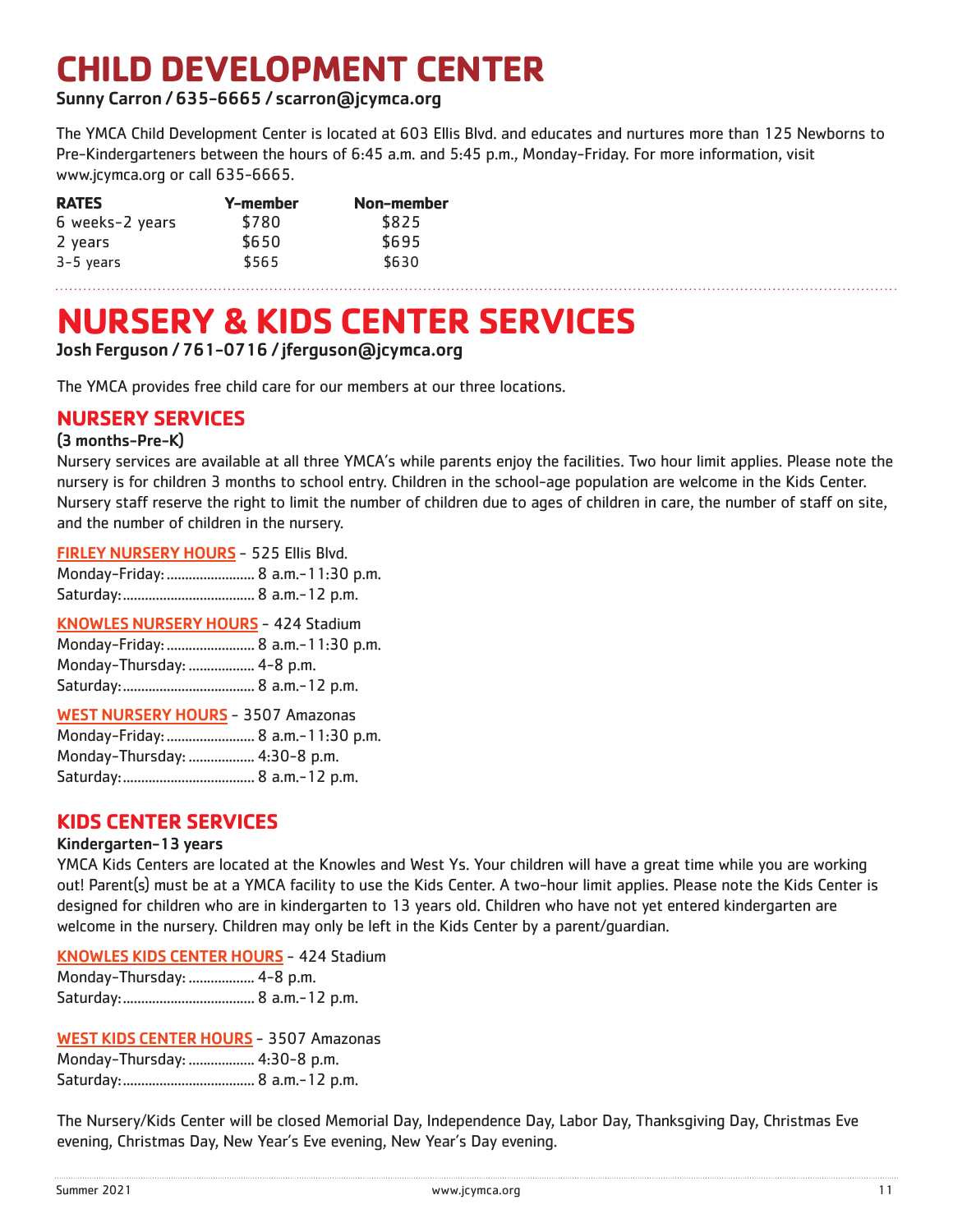# **SCHOOL-AGE CHILD CARE**

Jessica Kever / 761-3196 / jkever@jcymca.org

## **AFTER SCHOOL Y-CARE**

(Grades K-5)

Register at the Knowles YMCA at 424 Stadium Blvd. Paper forms available for download at www.jcymca.org.

Y-Care offers a wide variety of fun, educational activities which are guaranteed to keep your school-age child entertained and learning! Y-Care is a state-licensed child care program that maintains a 16:1 child-staff ratio. Children will choose from a variety of activities including sports and games, arts and crafts, STEM, homework help and more! Afternoon snack is provided. Y-Care is held from school dismissal until 5:30 p.m. A non-refundable

\$30 deposit is due at the time of enrollment.

### **MONTHLY FEES:** \$140 Y-member; \$170 Non-member

•August fees are prorated: \$54 Y-member; \$65 Non-member.

- •Fees are drafted the first of each month with the first draft on August 1.
- •Jefferson City School District and Blair Oaks staff receive 20% off Y-Care fees.

YMCA Outreach Scholarships are available to families who apply and qualify! Please ask at any Welcome Desk for an Outreach application.

### Y-Care is offered at the following schools:

| <b>Belair</b>  | <b>Pioneer Trail</b>                        |
|----------------|---------------------------------------------|
| Cedar Hill     | South (transported to Thorpe Gordon Y-Care) |
| Lawson         | Thorpe Gordon                               |
| North          | West                                        |
| Moreau Heights | <b>Blair Oaks</b>                           |
|                |                                             |

Y-Care is in session for all regularly scheduled early release days, with the exception of Good Friday. Y-Care is not in session when school is dismissed for inclement weather/emergency.

# **Y-CLUB @ THOMAS JEFFERSON and LEWIS AND CLARK MIDDLE SCHOOLS**

Need something for your middle school student before school starts? Join Y-Club @ Thomas Jefferson or Lewis and Clark Middle Schools! This state-licensed program is held from 7-8:20 a.m. each day and includes supervised activities like sports/recreation time, homework stations, arts and crafts and more!

### **MONTHLY FEES:** \$65 Y-member; \$75 Non-member

Outreach scholarships available to assist with tuition costs! Register at the Knowles YMCA at 424 Stadium Blvd..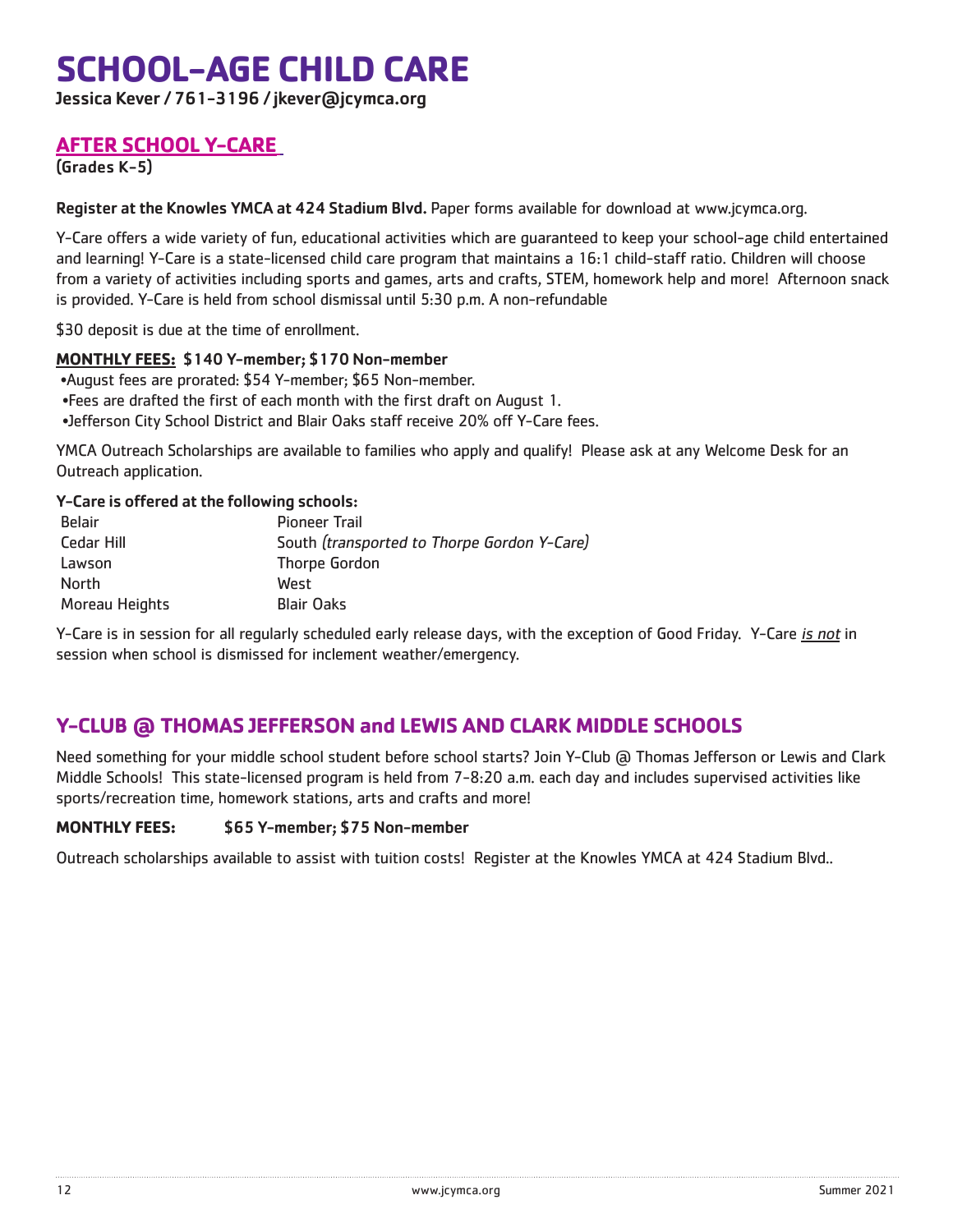## **SUMMER CAMP 2021**

The YMCA offers summer camp for kids from Kindergarten to 6th grade. Your child's experience will include field trips, camp assemblies, special guests and events, climbing wall, swimming, arts and crafts, weekly themes, science, games, super cool counselors, and much more! Lunch and afternoon snack included in fee, as well as any field trip fees.

### Dates: June 7-August 13 (closed July 5)

#### Weekly Fee: \$100/week Y-member, \$120/week Non-member

Sliding Fees available. Please ask at any Welcome Desk for an Outreach application.

Nonrefundable \$10 deposit per week enrolled due upon registration. Deposit subtracted from the weekly fee total. Remainder of weekly fee drafted each Monday your child is registered for camp.

### **SUMMER SCHOOL AFTERCARE @ THE Y**

JCSD will bus students from summer school to the Knowles Y Monday through Thursday, June 7-July 1. Children will be escorted to the camp corresponding to the grade entering in Fall 2021. Afternoon snack provided. **Session Fee:** \$140 Y-member, \$170 non-member

### **SUMMER SCHOOL AFTERCARE @ BLAIR OAKS**

After summer school Y-Care held at Blair Oaks Elementary on days summer school is in session. Afternoon snack provided. Session Fee: \$140 Y-member, \$170 non-member

### **NEW FRIDAY'S @ SUMMER CAMP**

Is your child enrolled in summer school and needs a fun Friday at camp? If so, enroll in Friday's @ Camp! Drop off/pick up in the gym at the Knowles Y. Pick and choose the Friday's you need!

Dates: June 11, 18, 25, July 2

Session Fee: \$22/day Y-member, \$27/day non-member

### **COUNSELOR-IN-TRAINING PROGRAM (CIT)**

The Counselor-In-Training (CIT) program teaches valuable leadership skills which will help prepare young adults for the future. CIT's are placed in responsible positions at camp, where they serve as role models to campers and peers, and learn about respect, responsibility, caring and honesty.

CIT program is open to those entering the 7th-10th grades. New applicants must provide references and complete an interview along with their application. Outreach financial assistance available for qualifying families. Applicants should plan on dedicating at least 4 weeks to the CIT program. Applicants are welcome all weeks of camp. Please contact Josh Ferguson at jferguson@jcymca.org. with questions.

Session Fee: \$300 with Outreach financial assistance available for qualifying families.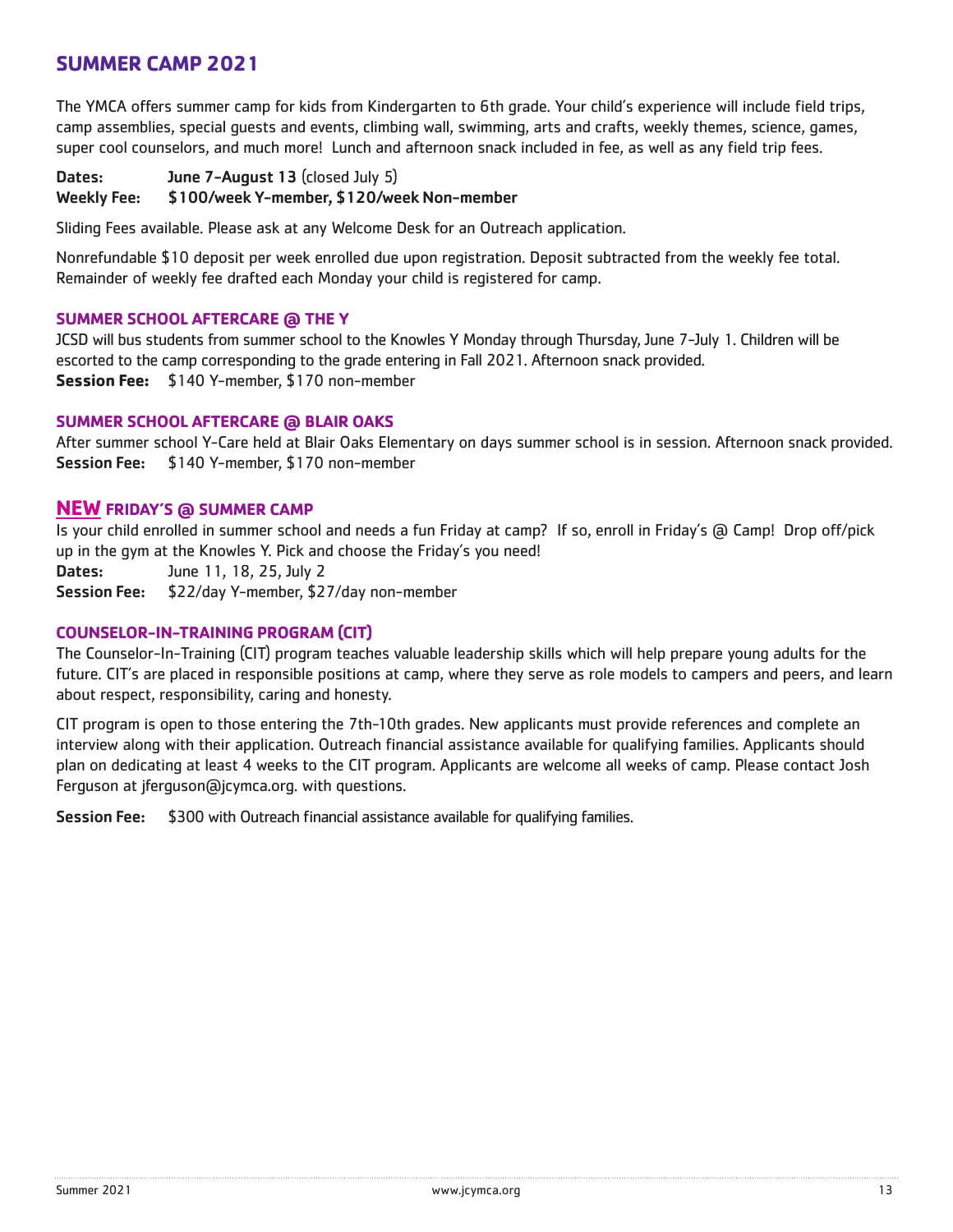# **HEALTH & FITNESS**

Luke Lamb / 761-3225 / llamb@jcymca.org

The YMCA offers three state-of-the-art fitness centers!

### **FIRLEY:** 525 Ellis Blvd.

- 45 pieces of cardio equipment which includes: treadmills, ellipticals, recumbent bikes, upright bikes, row machine, steppers, Precor AMTs, Helix, crosstrainers, Stairmaster Stepmills, Cybex Arc Trainers, etc.
- Cybex Strength Equipment
- Hammer Strength Equipment
- Free weights Dumbbells 2-150 lbs. and Barbells 25-115 lbs.
- Cables
- Multigym
- Wheelchair accessible strength equipment

### **KNOWLES:** 424 Stadium Blvd.

- 40 pieces of cardio equipment which includes: treadmills, ellipticals, recumbent bikes, upright bikes, steppers, Precor AMTs, crosstrainers, Helix, Cybex Arc Trainer, Scifit StepOne, rower, etc.
- Cybex Strength Equipment
- Free weights Dumbbells up to 50 lbs. and Barbells 20-110 lbs.
- Cables
- Wheelchair accessible strength and cardio equipment

### **WEST:** 3507 Amazonas Dr.

- 55 pieces of cardio equipment which includes: Lifefitness treadmills, ellipticals, recumbent bikes, upright bikes, row machine, Precor AMTs, Cybex Arc Trainers, Helix, Stairmaster Steppers
- Two lines of resistance strength equipment
- Hammer Strength Equipment
- Free weights Dumbbells 3-150 lbs. and Barbells 25-115 lbs.
- Cables
- Multigym
- Handicap accessible cables

# **FREE FITNESS CENTER ORIENTATION**

Work with a fitness attendant and learn to use equipment safely and effectively. Sign up at any YMCA Fitness Center Desk or Welcome Desk.

# **INBODY: TOTAL BODY FITNESS ASSESSMENT & CONSULTATION**

The InBody results will help you achieve your goals by reporting your individual composition (in pounds/percentage) of body fat, segmental muscle distribution, BMI and basal metabolic rate.

### Members receive 3 free InBody assessments each year!

Fee: 3 Free/Year Y-member; \$10/InBody after 3 in a Year \$25 Non-member

Call 761-3225 to make an appointment. More information about the InBody can be found at www.jcymca.org.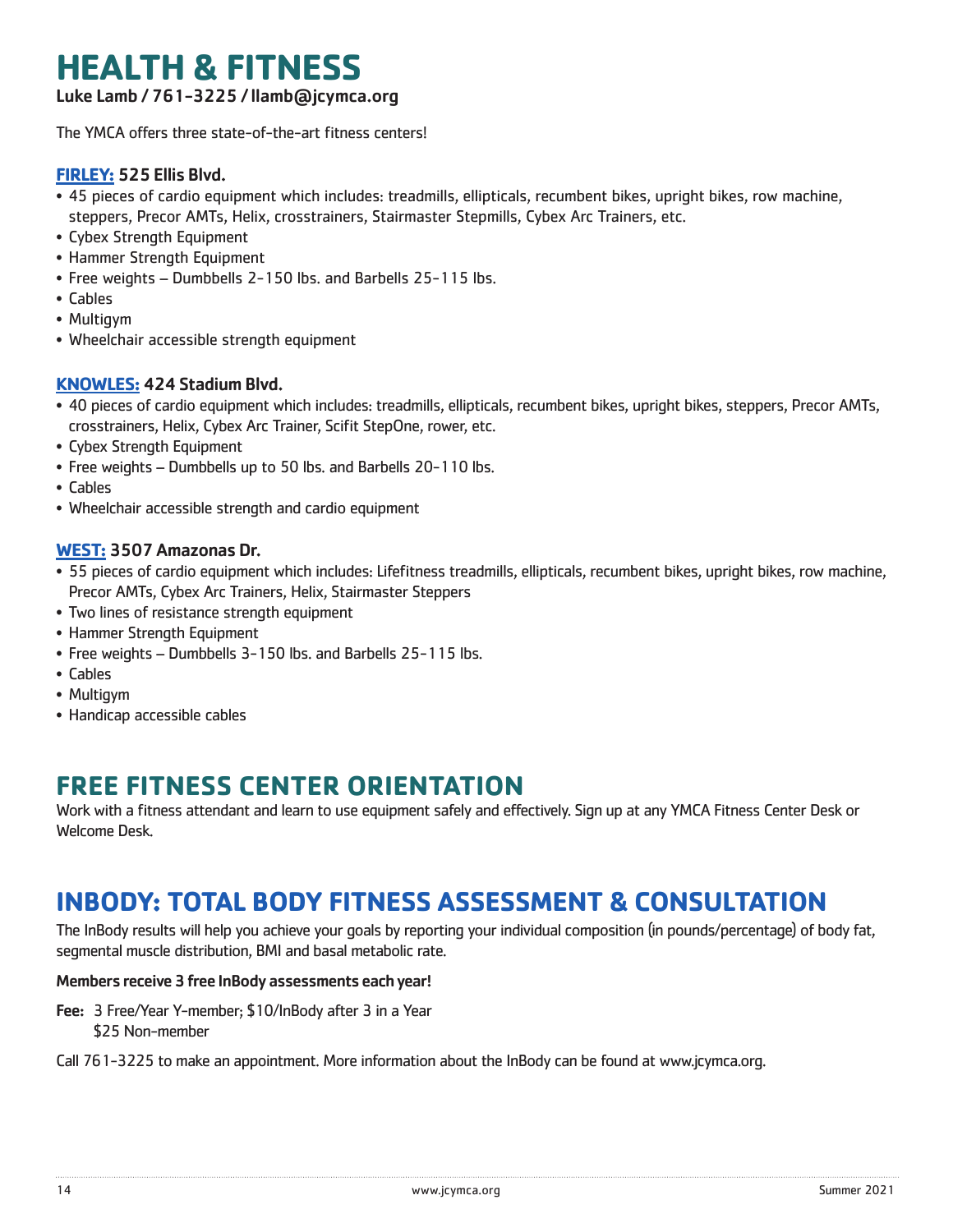# **PERSONAL TRAINING**

### Quinton Sallin / 761-9003 / qsallin@jcymca.org

Our professionally certified and experienced Personal Trainers will assist in achieving goals for weight loss, muscular strength, cardio and muscular endurance, increased flexibility or sport specific training.

### FREE PERSONAL TRAINING CONSULTATION

Sit down with a certified YMCA Personal Trainer to discuss your health and fitness goals. Call 761-3225 to schedule your appointment.

### INTRO TO PERSONAL TRAINING PACKAGES

New to Personal Training? Need a new routine? Check out these packages:

1-Hour Sessions: \$99 •InBody Fitness Assessment & 3 Individual, 1-Hour PT Sessions

30-Minute Sessions: \$79 •InBody Fitness Assessment & 3 Individual, Half Hour PT Sessions

### PERSONAL TRAINING PACKAGES

1-9 Full Sessions (1 hour) •Individual: ...............\$45 •Partner (2 clients):\$35/person/session

10+ Full Sessions (1 hour) •Individual: ...............\$40 •Partner (2 clients):\$30/person/session

For information about non-member or half session pricing, please call 761-9003.

# **LIVESTRONG AT THE YMCA**

Luke Lamb / 761-3225 / llamb@jcymca.org

LiveSTRONG**®** at the YMCA is a free, 12-week physical activity and well-being program designed to help adult cancer survivors achieve their health and wellness goals.



### **ONCE ENROLLED**

- Survivors and their family receive a FREE four-month family membership at the Y.
- A LIVE**STRONG** at the Y professional will develop a plan based on the needs of the survivor that incorporates cardiovascular exercise, resistance training, balance and flexibility.
- Survivors meet in a group setting twice a week for 12 weeks to begin building a healthy lifestyle and to support one another.

For information about participating in or supporting LiveSTRONG® at the YMCA, call 761-3225.

### **The next 2 sessions will be held:**

•July 12-October 4 / 1 p.m. / West Y •August 17-November 4 / 6:30 p.m. / Knowles Y

The YMCA is proud to partner with:



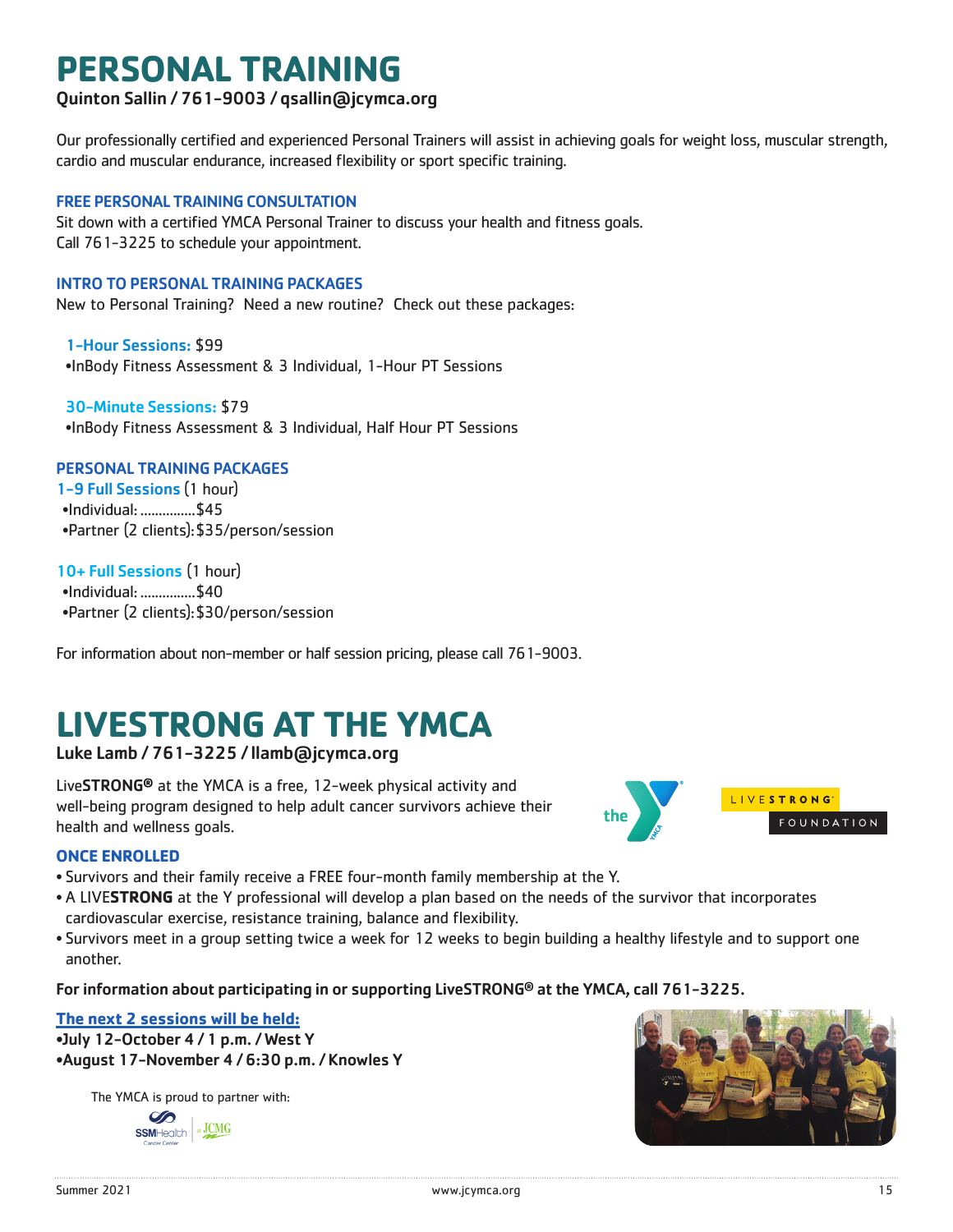# **FITNESS CHALLENGES**

Luke Lamb / 761-3225 / llamb@jcymca.org

# **CHAMPIONS** the **CHALLENGE**

Be a YMCA Champion this summer when you take on

the CHAMPIONS CHALLENGE! The Challenge includes twice a week workouts with your Coach and optional Saturday workouts with all the Champions. The first workout of your week is designed by your Coach, the second workout will be based on that weeks Champion . . . maybe a Ninja, Viking, Spartan? You'll have to register to see!

| REGISTRATION: May 1-June 6                    |                                  |
|-----------------------------------------------|----------------------------------|
| <b>CHALLENGE:</b>                             | June 11-August 2                 |
| <b>LOCATION:</b>                              | West YMCA-3507 Amazonas          |
| FEE:                                          | \$125 Y-member; \$250 Non-member |
| TERM A BAR AREA ENGAGE ATT EN BET APPAR A STA |                                  |

# TEAMS/DAYS/TIME/COACH:

- Team 1: Monday/Wednesday @ 5:30 p.m. with Coach Dusty Haley
- . Team 2: Monday/Wednesday @ 6 p.m. with Coach Charlene Fitch
- . Team 3: Tuesday/Thursday @ 5 a.m. with Coach Dusty Haley
- . Team 4: Tuesday/Thursday @ 5:30 p.m. with Coach Sarah Whitehead

NOTES: The number/size of teams is subject to change based on the final number of registered participants. Team shirts will be provided to participants the first week of the challenge.

# The Challenge is 6 weeks and includes:

June 11.................Initial weigh-in/InBody June 14-July 2..... First 3 weeks of Challenge July 2 ......................... Midway Optional Weigh-In/InBody July 3-July 11 ...... Off for 4th of July July 12-29........... Final 3 weeks of Challenge July 30 .................. Final weigh-in/InBody August 2............... Awards Ceremony

### Prizes awarded to the top 3 individuals and top 3 teams.

1 point for each pound of muscle gained 2 points for each % of body weight lost 3 points for each % of body fat lost

All participants have a chance to win other prizes by earning token. Tokens are earned in various ways and will be explained by your Coach.

# For more information, visit www.jcymca.org or call 761.9003.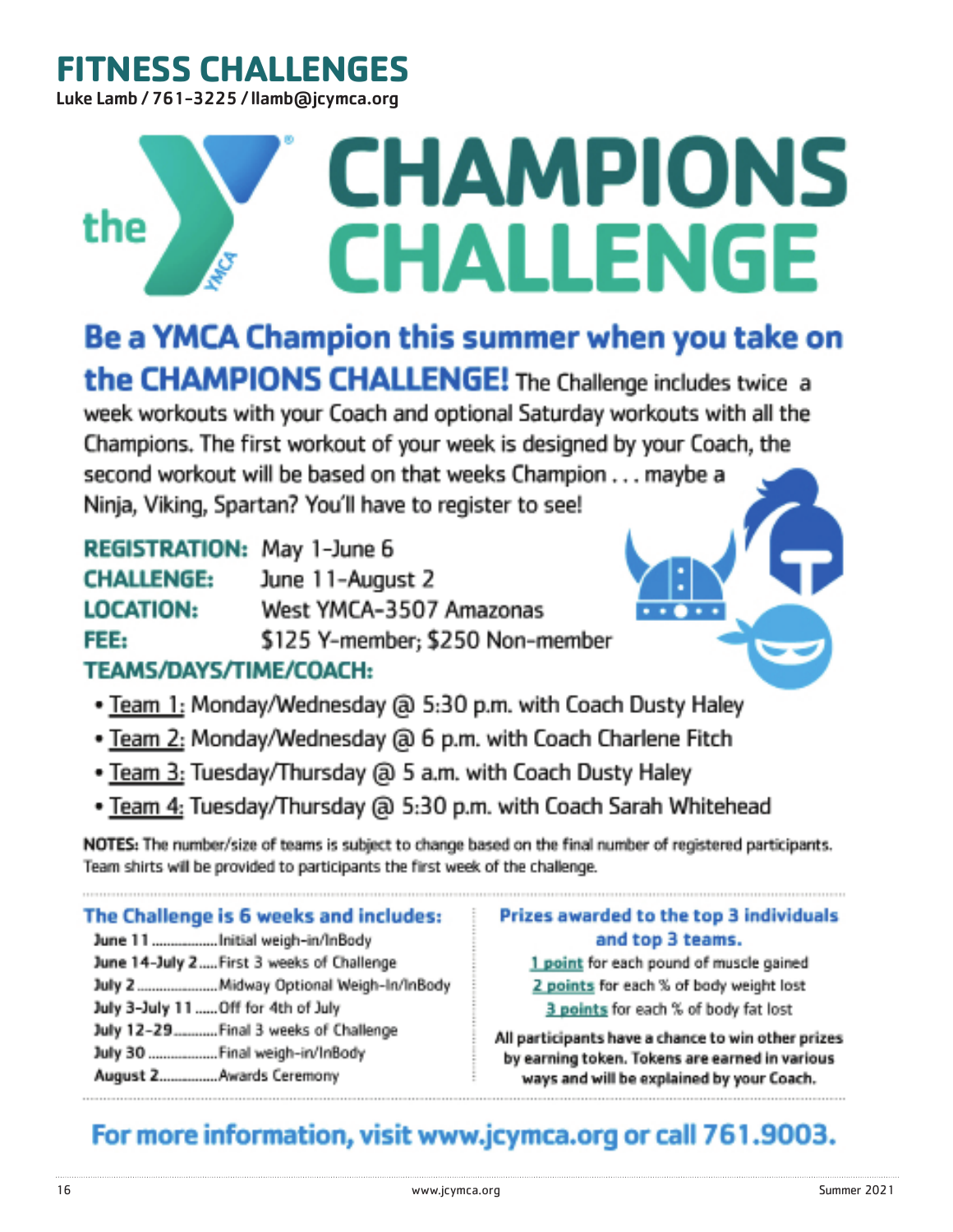# **GROUP EXERCISE**

### Luke Lamb / 761-3225 / llamb@jcymca.org

**FREE for Y-Members!** Your YMCA membership includes more than 100 FREE fitness classes offered at all three YMCA locations and at various times throughout the day. Classes are held on monthly sessions.

### Y-Member Reservations: \$10/month/class

Ensure a spot in your favorite class(es) with a reservation. . Registration for classes is open until the 15th of the month. Registration opens on the 16th of the month prior.

Non-Member/month: \$25/Express\* class; \$40/class Express is approximately 30 minutes.

A complete class schedule and class descriptions can be found at **www.jcymca.org** or at any Y facility. Classes offered subject to change.

### LAND GROUP EXERCISE CLASSES

Barre and More **Step It Up** Dance & Tone **Step It Up** Step It Up Boot Camp **Dance Mix** Dance Mix Strong Nation Cardio Mix HIgh Fitness Tabata/Core Core and More **Low Impact Intensity Training** Tabata/Flex Cross Box Pilates Tai Chi Cycling **Cycling Pound** Pound **Pound Pound** 

# **YOUTH FITNESS**

### Luke Lamb / 761-3225 / llamb@jcymca.org

These classes teach general anatomy, correct exercise form and range of motion, proper use of treadmill cardio equipment, resistance bands, body weight exercises and fitness floor etiquette. After completion, the individual will be certified to use all 3 of the fitness centers with an adult.

**KIDS N TRAINING:** For Y-members ages 8-10. Each class is limited to 5 participants. Parents are required to attend the class with their child.

Sessions: June 9, July 14, Aug. 4, Sept. 8, Oct. 13, Nov. 3, Dec. 8 Time: 5 p.m. Location: West Y-3507 Amazonas Fee: \$40 Y-members only

**KIDS N WEIGHTS:** For Y-members ages 11-12. Each class is limited to 6 participants.

Sessions: June 9, July 14, Aug. 4, Sept. 8, Oct. 13, NOv. 3, Dec. 8 Times: 6 p.m. Location: West Y-3507 Amazonas Fee: \$60 Y-members only \$40 for Kids N Training graduate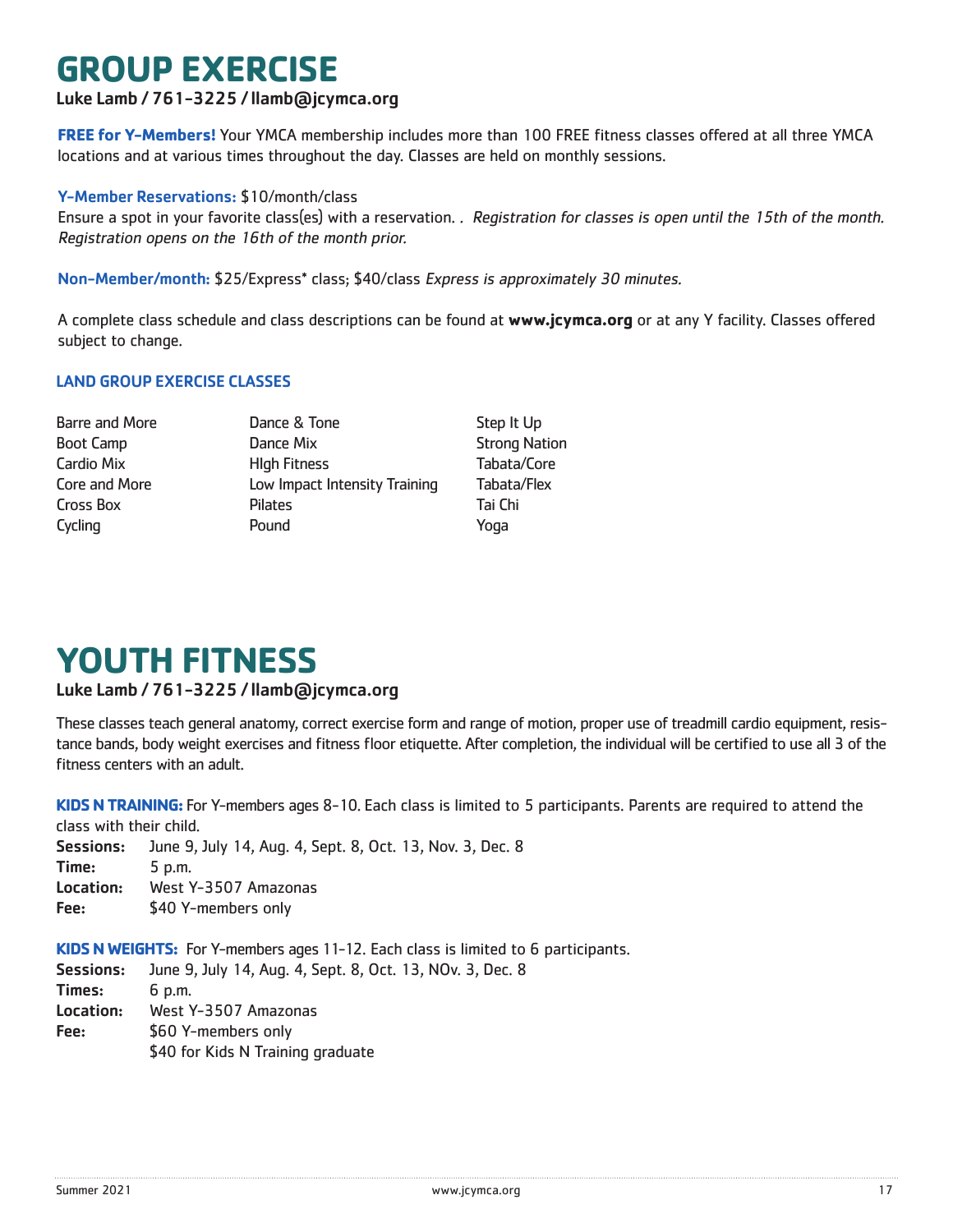# **FOREVER FIT**

### Luke Lamb / 761-3225 / llamb@jcymca.org

The YMCA is proud to partner with Tivity Health to offer a variety of fitness formats for active older adults that are multi-level, equipment-based, total-body conditioning classes. Find out if you are eligible by calling 1-888-423-4632. (Some insurance companies cover the cost.) Or visit one of our welcome desks and have your insurance card available. All SilverSneakers® classes are also available to Y members free of charge.

SILVERSNEAKERS<sup>®</sup> CLASSIC: Have fun and move to the music through a variety of exercises designed to increase muscular strength, range of movement and activity for daily living skills.

| Schedule: | Mon.-Thurs. / 10:30-11:15 a.m. |
|-----------|--------------------------------|
| Location: | West Y - 3507 Amazonas         |
| Schedule: | Mon. & Fri. / 10:15-11 a.m.    |

Location: Knowles Y - 424 Stadium

### AND

SILVERSNEAKERS® YOGA: This class will move your whole body through a complete series of seated and standing yoga poses. Chair support is offered to safely perform a variety of postures designed to increase flexibility, balance and range of movement.

| Schedule: | Fri. $-10:30-11:15$ a.m. |
|-----------|--------------------------|
| Location: | West GXR-3507 Amazonas   |
|           |                          |

Schedule: Wed / 10:15-11 a.m.

Location: Knowles Y – 424 Stadium

Monthly Fee for Classic & Yoga: FREE Silver Sneakers® and Y-members; \$40 Non-member

FOREVER FIT: SilverSneakers® and Y members: From low-impact aerobics, core strengthening using an exercise ball, Yoga, circuit training, and a "mix" class, you'll burn calories, strengthen your heart, increase muscular strength, improve flexibility and have fun while doing it!

Time: 9-9:45 a.m.

Day/Location: Mon. and Fri. @ West Y–3507 Amazonas Tues., Wed. and Thurs. (a Knowles Y Annex-424 Stadium Monthly Fee: FREE Y-member and SilverSneakers®, \$40 Non-member

SILVERSNEAKERS® FLEX: If you're looking for options outside the traditional fitness location, try SilverSneakers® FLEX. FLEX offers classes at four churches in our community on various days and times during the week. For more information, visit www.jcymca.org or call 761-3459. Non-members pay \$20/month/location.

PICKLEBALL: Pickleball is a paddle sport created for all ages and skill levels that combines many elements of tennis, badminton and ping-pong.

| <b>Day</b>              | <b>Time</b>                              | <b>Courts</b> |
|-------------------------|------------------------------------------|---------------|
| Monday                  | $1 - 3$ p.m.                             | 3, 4          |
| Tuesday (members only)  | 12-2:30 p.m.<br>$11:30-2:30 p.m.$        | 1, 2<br>3, 4  |
| WEdnesday               | 10 a.m.-12 p.m.                          | 3, 4          |
| Thursday (members only) | $12 - 2:30$ p.m.<br>11:30 a.m.-2:30 p.m. | 1, 2<br>3, 4  |
| Friday                  | $1 - 3$ p.m.                             | 2, 3, 4       |
| Saturday                | $4-6$ p.m.                               | 3, 4          |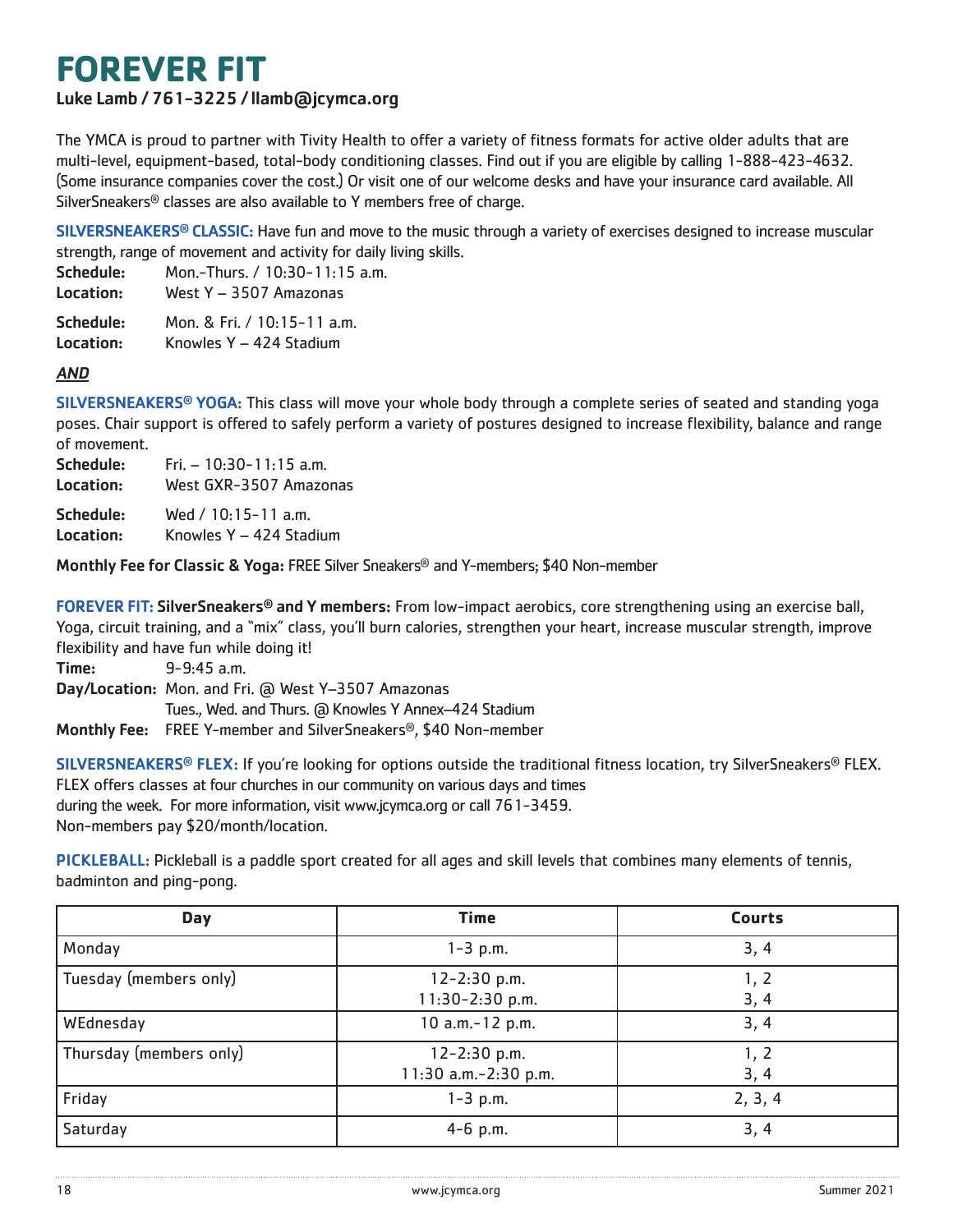# **YOUTH SPORTS**

Luke Lamb / 761-3225 / llamb@jcymca.org

# **7 v 7 SOCCER LEAGUES**

### **BOYS AND GIRLS MIDDLE SCHOOL 7v7 SUMMER SOCCER LEAGUE**

- •\$150/team (NOT coed teams).
- •Register by May 26
- •Games to be played on Wednesday **OR** Thursday nights beginning June 9 or June 10. One makeup will be offered July 14 or 15.
- •Games begin at 6 p.m. during the 4-week season.
- •6 field players and 1 keeper minimum of 10 players per team.
- •Two 25-minute halves and games will be officiated.
- •Teams to wear matching color shirts or pinnies.

**Game Night Notes:** All teams must have a coach/adult representative present. All teams must check in with the League Rep prior to play **each** night.

### **GIRLS 7v7 HIGH SCHOOL SUMMER SOCCER LEAGUE**

- •\$280/team
- •Register by May 26

•Games will be played on Wednesday **OR** Thursday nights beginning June 16. No games July 3-11 (Dead Week). League ends July 15. One makeup date on July 28 or 29 for either a rained out game **OR** the end of season tournament. •End of season tournament will be held July 21 and 22.

- •Game Times: 6 p.m. and 7:15 p.m. during this 4-week season
- •6 field players and 1 keeper minimum of 10 players per team.
- •Two 25-minute halves and games will be officiated.
- •Teams to wear matching color shirts or pinnies

**Game Night Notes:** All teams must have a coach/adult representative present. All teams must check in with the League Rep prior to play each night.

### **BOYS 7v7 HIGH SCHOOL SUMMER SOCCER LEAGUE**

- •\$350/team
- •Register by May 26

•Games will be played on Wednesday **OR** Thursday nights beginning June 9. No games July 3-11 (Dead Week). League ends July 15. One makeup date on July 28 or 29 for either a rained out game **OR** the end of season tournament. •End of season tournament will be held July 21 and 22.

- •Game Times: 6 p.m. and 7:15 p.m. during ths 5-week season.
- •6 field players and 1 keeper minimum of 10 players per team.
- •Two 25-minute halves and games will be officiated.
- •Teams to wear matching color shirts or pinnies.

**Game Night Notes:** All teams must have a coach/adult representative present. All teams must check in with the League Rep prior to play each night.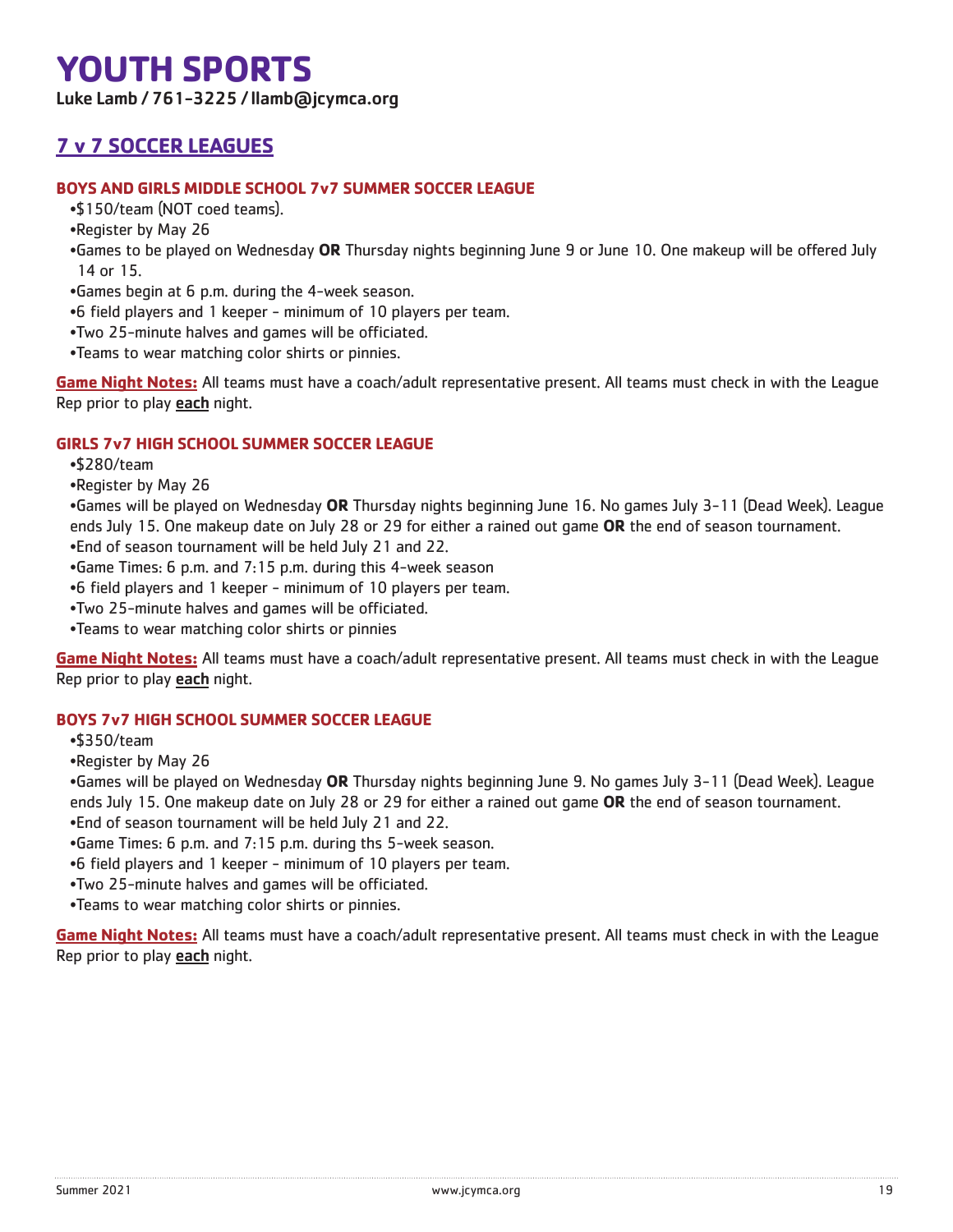## **YOUTH FALL SOCCER LEAGUE**

### **FALL SOCCER** Boys and Girls – Pre-K-8th Grade

Teams will be school based. Schools without enough players to fill a team will be combined with other schools. Volunteer coaches are needed. (Maximum of 2 weather related make-up games.)

Registration: July 1-31 Fees (Pre-K-K): \$35 Y-member; \$60 Non-member Fees (1st-8th): \$40 Y-member; \$70 Non-member

Games Begin: September 11 Location: 63 Soccer Complex Equipment: Purchase jerseys at the Firley YMCA service desk @ 525 Ellis

**3rd GRADE SOCCER ACADEMY** The YMCA and the United Capital City Soccer Club are providing a developmental soccer academy for boys and girls in third grade. The Academy will focus on improving the player's technique, allowing them to get a feel for the game. It will also allow them to be more creative, take risks, become better with the ball and have fun. The cost is \$100 and shirts will be provided. For more information or to register visit www.jcymca.org.

### **PAL TACKLE FOOTBALL**

**PAL 5TH AND 6TH TACKLE FOOTBALL** If your child is entering 5th or 6th grade and planning to attend Helias Catholic High School, this league is for you.

### **Registration & Equipment Checkout check back for details:** Parent & child should attend

### **6th Grade:**

Date/Time: July 13 – 5:30-6:30 p.m. Location: West YMCA – 3507 Amazonas (Parent & child should attend for fitting.)

#### **5th Grade:**

Date/Time: July 20 – 5:30-6:30 p.m. Location: West YMCA – 3507 Amazonas (Parent & child should attend for fitting.)

#### **Make Up for both age groups:**

Date/Time: July 29 – 5:30-6:00 p.m. Location: West YMCA – 3507 Amazonas (Parent & child should attend for fitting.)

**Fee:** \$150 per child, plus \$150 deposit

Practice Schedule: TBA

Game Schedule: TBA

Game Location: TBA

Physical: Must have a copy from a physician that the child has had a physical within the last calendar year.

Coaching: Please let us know if you would be interested in coaching by calling 761-9003.

#### Additional Football Information:

Equipment included: League fees will include shoulder pads, pants, pant pads, practice jersey, helmet and game jersey. Equipment not included: Parents are responsible for providing the mouth piece and football shoes.

# **INDOOR CLIMBING WALL - OPENING SOON!**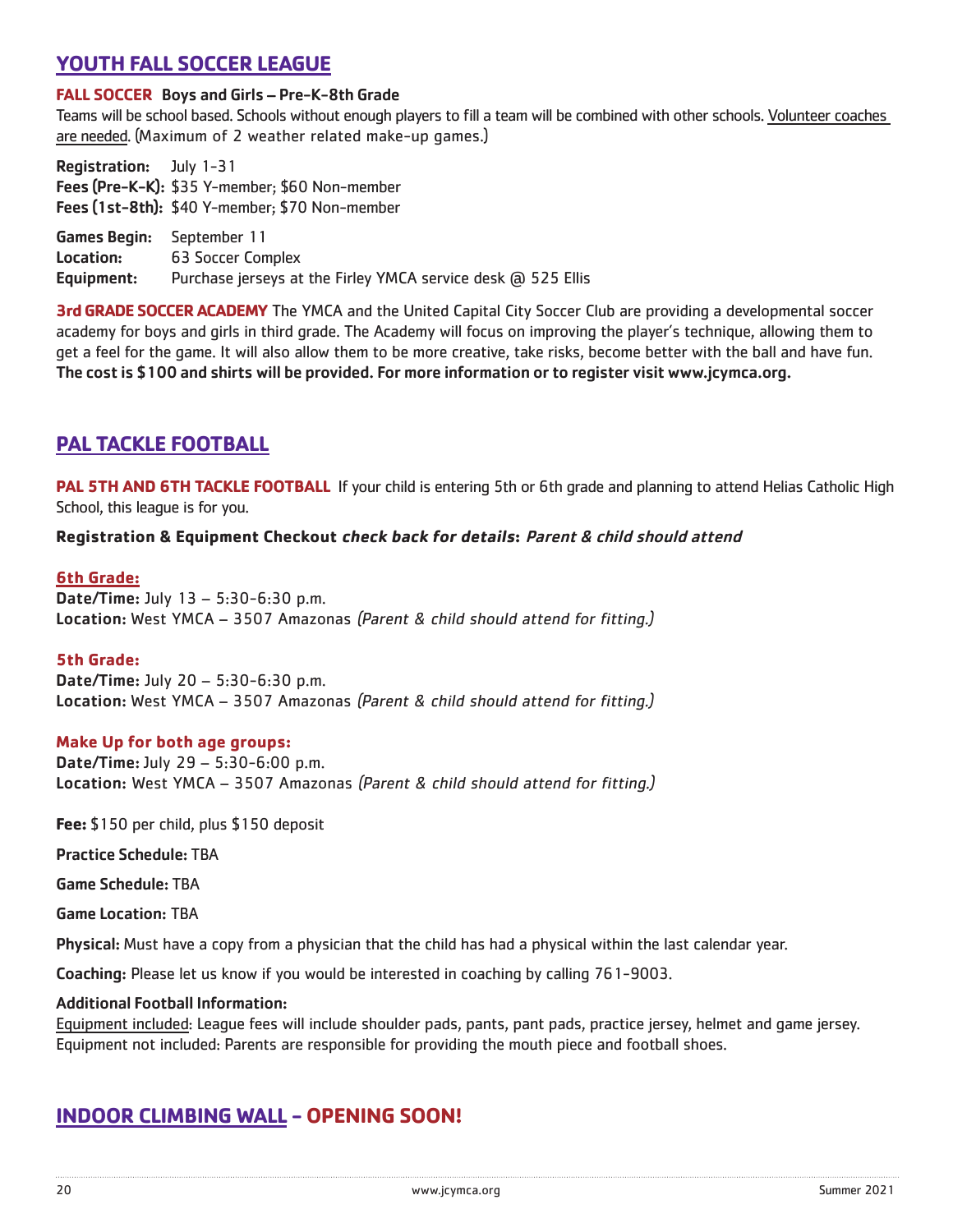# **ADULT SPORTS**

Luke Lamb / 761-3225 / llamb@jcymca.org

### **7v7 ADULT SUMMER SOCCER LEAGUE**

- \$280/team
- Register by May 26
- Games will be played on Monday **OR** Tuesday nights beginning June 7 or 8. No games July 3-11. League ends July 21 or 22. One makeup date on July 26 or 27.
- Game Times: 6 p.m. or 7:15 p.m. during the this 6-week season.
- 6 field players and 1 keeper minimum of 10 players per team.
- Two 25-minute halves and games will be officiated.
- Teams to wear matching color shirts or pinnies.

### **INDOOR VOLLEYBALL**

Recreational, Modified, and Power leagues are offered in this 10-week league. Teams will play six/side and must have two females on the court at all times.

| Session 1: | Register by: August 26 (Games begin September 9) |
|------------|--------------------------------------------------|
| Fee:       | \$180 per Team                                   |
| Place:     | Firley YMCA-525 Ellis Blvd.                      |
| Leagues:   | 2A Low Medium High                               |
|            | 3A Low High                                      |

3A leagues are for highly skilled players. The 2A leagues are for those players above recreational players (2A Medium & High) and those teams just starting the league (2A Low).

### **VOLLEYBALL OPEN GYM**

This program is developed for all members and non-members to join the YMCA at Sunday Evening Open Gym. It is great time to meet new members and improve your volleyball skills.

**Day:** Sunday **Time:** 8-10 p.m.

**Location:** Firley Gym/MPR Courts - 525 Ellis Blvd.

**Fee:** \$1 Y-member; \$2 Non-member

### **RACQUETBALL**

The YMCA has 5 racquetball courts at the Firley facility. Youth must be at least 14 years old to play on the courts without an adult from 5-10 p.m. on weekdays. Individuals engaged in non-germane activities on the courts must yield to racquetball players. Walk-on players are limited to one hour of play if others are waiting for a court. Desk staff will provide eye protection any time racquets are checked out. Racquets will be loaned for an item of value deposit. The racquet user will be responsible to pay for racquet damages.

**Fees:** Reservations - \$7

Walk on Play - FREE

### **PICKLEBALL**

Pickleball is a paddle sport created for all ages and skill levels that combines many elements of tennis, badminton and ping-pong. The rules are simple and the game is easy for beginners to learn, but can develop into a quick, fast-paced, competitive game for experienced players. Pickleball sets can be checked out at the Firley welcome center desk. Must use courts designated for Pickleball. Taping or marking additional Pickleball courts is not allowed.

| <b>Day</b>              | <b>Time</b>                              | <b>Courts</b> |
|-------------------------|------------------------------------------|---------------|
| Monday                  | $1 - 3$ p.m.                             | 3, 4          |
| Tuesday (members only)  | $12 - 2:30$ p.m.<br>$11:30-2:30$ p.m.    | 1, 2<br>3, 4  |
| Wednesday               | 10 a.m.-12 p.m.                          | 3, 4          |
| Thursday (members only) | $12 - 2:30$ p.m.<br>11:30 a.m.-2:30 p.m. | 1, 2<br>3, 4  |
| Friday                  | $1 - 3$ p.m.                             | 2, 3, 4       |
| Saturday                | $4-6$ p.m.                               | 3, 4          |